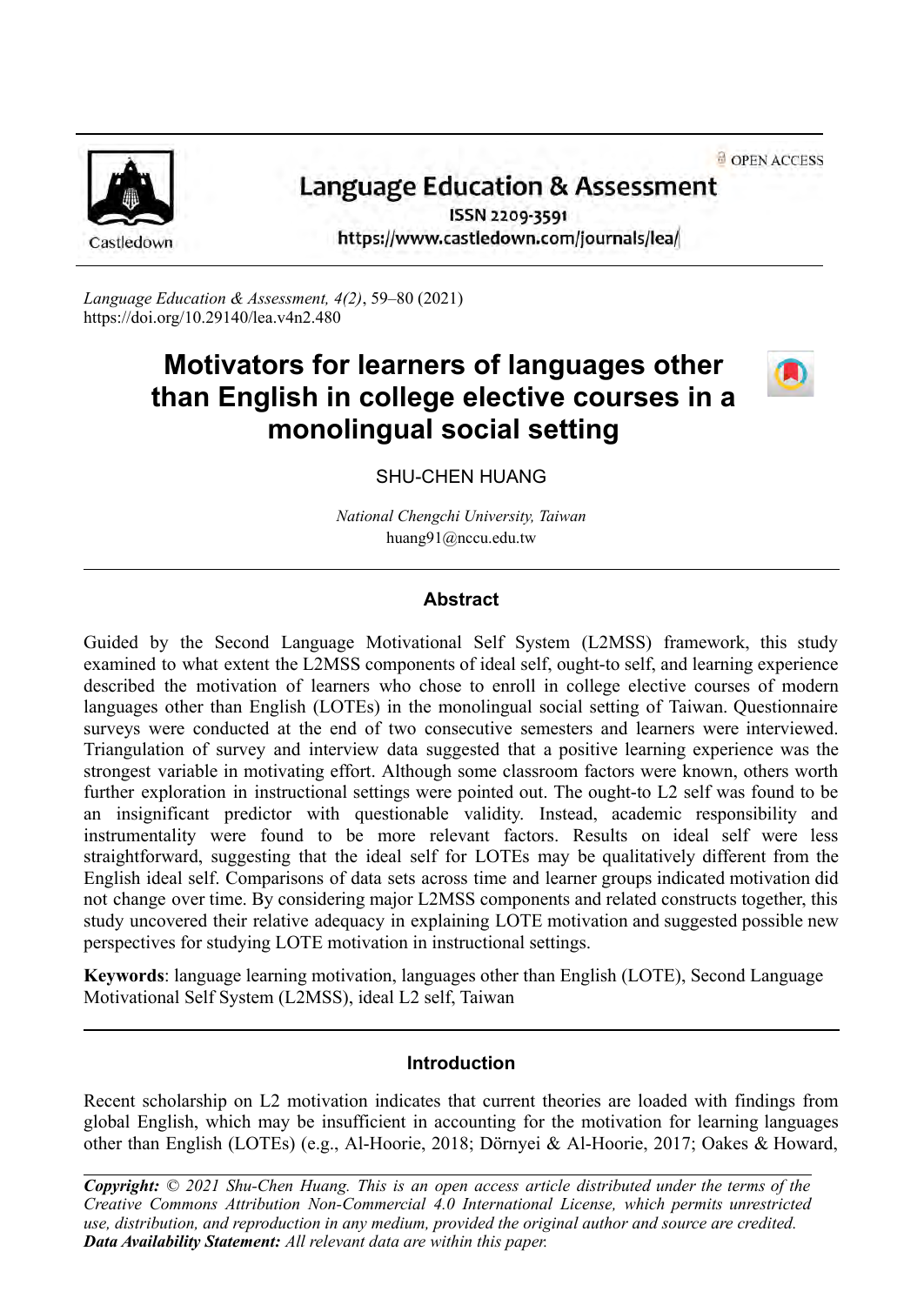2019; Ushioda & Dörnyei, 2017). This language imbalance is even more pronounced when the factor of geographic area is compounded. More specifically, the leading locations where recent empirical studies of L2 motivation have been conducted are the Chinese-speaking areas of Taiwan, Hong Kong, and China. However, the language studied in these areas has almost exclusively been English (Boo, Dörnyei, & Ryan, 2015, p. 151). Although this might seem to suggest that LOTE learning is a rare enterprise in these areas, recent reports have shown quite the opposite (e.g., Gao & Zheng, 2019). While much has been discussed about the fall of LOTE learning in the West and its underlying political and economic consequences, little is known about LOTE learning in other contexts.

At the center of recent scholarship on the inadequacy of English-laden motivation research in representing second/foreign language learning as a whole is the Second Language Motivational Self System (L2MSS) (Dörnyei, 2005, 2009). Through the lens of L2MSS, L2 learners' motivation can be explained by the gap between their current and future self images associated with the L2 in both the ideal (ideal self) and the obligatory (ought-to self) sense. In hindsight, L2MSS and its extensive adoption throughout the past fifteen years have been closely tied to the globalization of English as a lingua franca (ELF) around the world. In the 1990s, English started to gain popularity in schools due to the development of a more interconnected world. Some researchers began to discover the mismatch between their observations of L2 motivation and the then dominant Gardnerian socio-psychological theory (Gardner, 1985) of L2 motivation (see, for example, the response papers in *Modern Language Journal* in 1994). While Gardner's dichotomy of integrative and instrumental orientation provides insight for why L2 learners learn a language, it was not theorized to encapsulate a mandatory school subject that impacts students' future success. Additionally, English's original unique cultural association has been blurred in the transition from a national language to a lingua franca. This void, emerging as a natural consequence of our changing world, is filled by L2MSS mainly because it captures the essence of the high stakes of ELF, a feature that is not related to any other modern language. Now the distinction between ELF and LOTEs has started to emerge, bringing the issue of the survival of LOTE courses under the shadow of ELF in school curricula under the spotlight, and it seems that the reason L2MSS applies to ELF happens to be the reason why it may not explain LOTE motivation.

The current study, based at a university in Taiwan, addresses the issues discussed above. In a previous study, LOTE and ELF motivation were compared in a group of Taiwanese college students who took European, Southeast Asian, and Northeast Asian languages as electives (Huang, 2019). Initial findings suggested that learning experience best predicted LOTE motivation. To investigate further, the current study added a second-wave survey and collected interview data. It is hoped that the extent to which L2MSS can explain LOTE learning at different learning stages would become clearer when the following questions are answered:

- 1. What motivated college non-majors in learning LOTEs? Were there differences in motivation as learning progressed?
- 2. How did different motivators influence learners' reported effort?

## **Literature Review**

#### **Learning experience**

L2MSS as a theory has the term "self system" in its label, but one of its three cornerstones—learning experience—is unrelated to a learner's self image. For this somewhat undertheorized construct,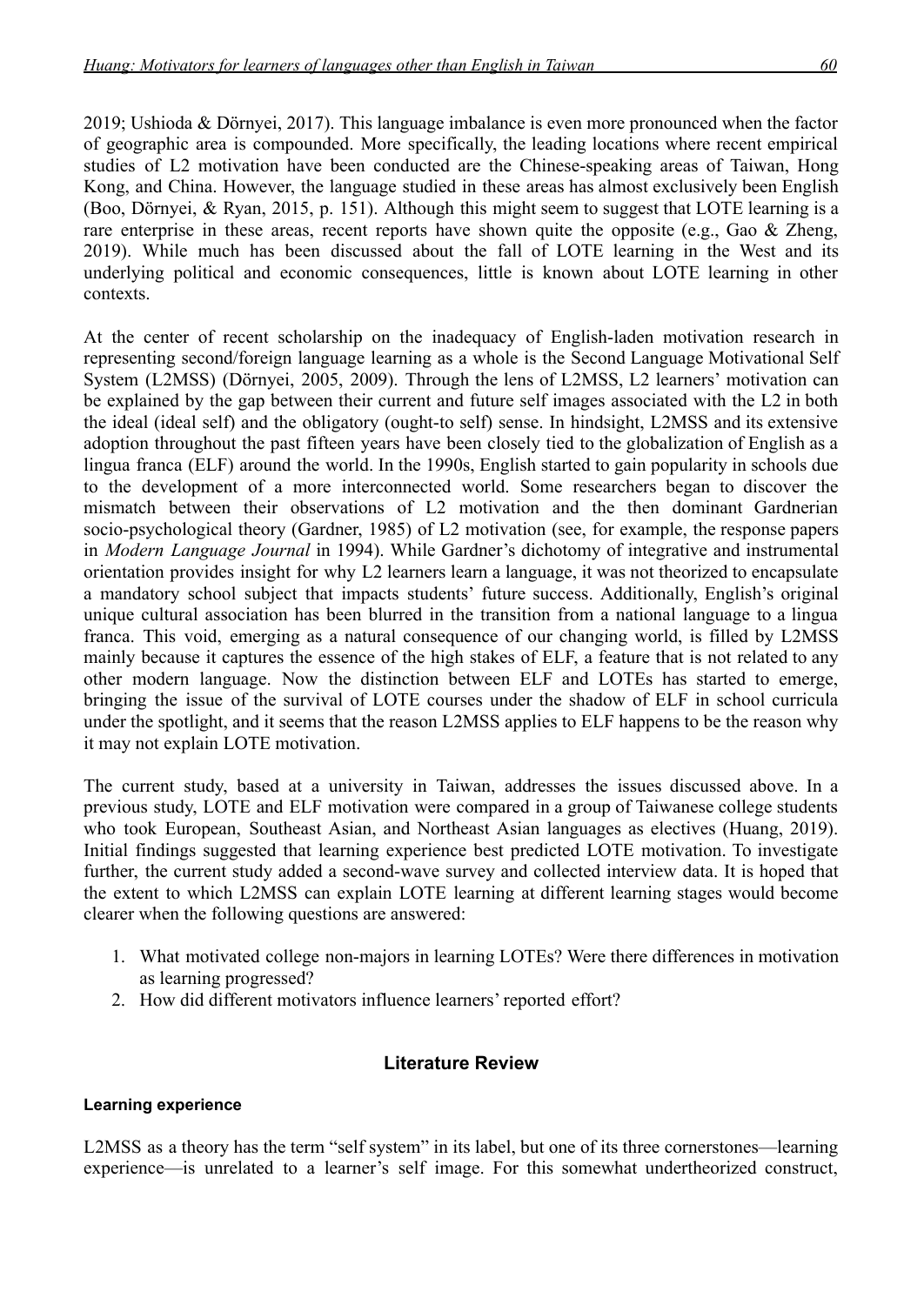Dörnyei (2019) contends that it "is not only a strong predictor of various criterion measures but is often the most powerful predictor of motivated behavior" (p. 19). In two recent reviews focusing on L2MSS-inspired studies, both Al-Hoorie (2018) and Mendoza and Phung (2018) found learning experience to be the strongest predicator of motivation among research reports. Similarly, Lamb (2017) reviewed studies on the interface of teaching and motivation and indicates that "most learners' early encounters with the second language still take place in classrooms, and these encounters may shape attitudes and determine students' willingness to invest further in the L2" (p. 301). Other studies separately focused on the various aspects of teaching, including the motivational influence of the teacher (Henry & Thorsen, 2018), peers (Kozaki & Ross, 2011), and course content (Busse & Walter, 2013) and pointed out their significance. Czisér, Kormos, and Sarkadi (2010) found classroom-related factors to consist of learner experiences in the learning group, the method of teaching and tasks used in class, as well as assessment. In their motivation model, Czisér *et al*. (2010) depicted the instructional setting as an independent circle overlapping the concentric circle of milieu and a myriad of learner-internal factors.

However, findings on the importance of learning experience as a motivator have been noted with reservation. For example, Mendoza and Phung (2018) acknowledge that learning experience may not have been as well scrutinized as the self concepts in survey research. Additionally, Csizér and Lukács (2010) point out that, for their learners of German and English, learning experience did not emerge as a significant latent dimension. In fact, most current survey instruments lump classroom-related factors together as one concept and little can be inferred about which features in the classroom experience it is exactly that motivate or demotivate and why.

#### **Ideal self, integrativeness, and culture/community interest**

Ideal self, integrativeness, and culture/community interest are three significant and partially overlapping constructs that have been extensively researched. Over the years, the concept of the ideal self has shown to be a robust predictor of motivation for English as well as for other languages across age groups and geographical areas (e.g., Csizér & Dörnyei 2005a; Dörnyei & Ushioda, 2009; for a meta analysis, see Al-Hoorie, 2018).

Specifically on LOTEs, the ideal self has been found the major motivator for learners of German in Britain (Busse, 2013) and in Hungary (Czisér & Lukács, 2010) and learners of Mandarin in Hong Kong (Dörnyei & Chan, 2013). In a South Korean study (Kong *et al*., 2018), it was found that the ideal self impacts on attitude, which in turn most influences intended effort, for commonly taught languages (English and Chinese), but notably not for those less-commonly-taught (Spanish and Arabic). Complicating the language commonplace dichotomy, recent studies on Anglophone expatriates learning Korean in Korea (Gearing & Roger, 2019) and Swedish ELF learners who have opportunities to practice English outside the classroom (Henry & Cliffordson, 2017) do not support the significance of the ideal self. For the former, the learners are believed to have rationalized their discontinuance by a lack of need and expectation (Gearing & Roger, 2019). For the latter, motivation is much less accounted for by the limited discrepancy between learners' current and ideal L2 selves.

Another interesting way to understand the LOTE-specific ideal self is to broaden its domains to go beyond the most familiar intrapersonal and career/education domains associated with L2 learning (Unemori, Omoregie, & Markus, 2004). In a study of two learners of Japanese in Australia, the learners' ideal L2 selves are also linked to the interpersonal and leisure domains of the future self (Nakamura, 2019). Such domains have rarely been discussed; but for learners who do not learn LOTEs for high-stake education and career opportunities, their ideal selves may well be better understood through these other lower-stake domains.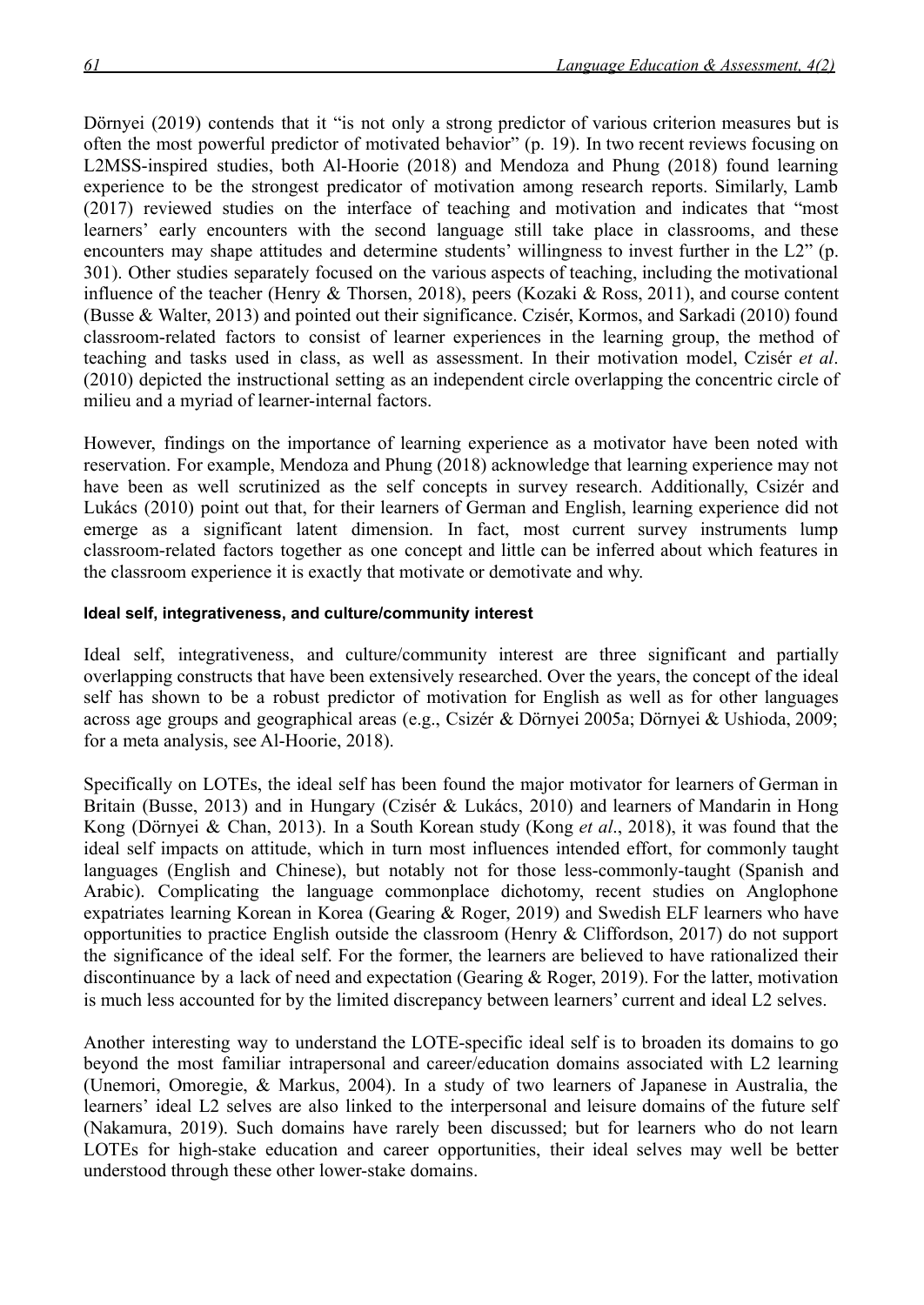An antecedent of the ideal self in the evolution of theoretical constructs, integrativeness, is found to motivate learners of Russian, German, French, Italian, and English in Hungary (Csizér & Dörnyei, 2005a, 2005b; Dörnyei & Clement, 2001) and learners of Spanish in the US (Hernández, 2006) in earlier studies. However, when integrative orientation is compared against the ideal self, Busse (2013) reports that it fails to predict motivation in learners of German. Moreover, a strong case against integrativeness is made based on survey data from Taiwanese ELF learners (Chen, Warden, & Chang, 2005; Warden & Lin, 2000).

Recent interest in LOTEs has made some researchers reconsider integrativeness. Some scholars believe that integrative orientation may well find itself resurfacing as an important source of motivation (Al-Hoorie 2017, p. 7) not subsumed under the ideal self (Gearing & Roger, 2019; Oakes & Howard, 2019). But it is also argued that motivation to learn LOTEs, except for heritage learners, is typically not integrative in English-dominant countries (Mendoza & Phung, 2018, p. 130). This inconsistency may be resolved with the weak form of integrativeness suggested by Oakes and Howard (2019). A neutral concept related to the weak form is culture/community interest. In fact, culture/community interest is the basis of the integrative motive, and this concept itself does not seem to involve the all-embracing inward identification (the ideal self) or outward involvement (integrativeness) with the L2. Particularly for LOTE learners in Asian contexts, it is found that cultural interest was the strongest predictor of effort put into the voluntary learning of Japanese, French, and German (Huang, Hsu, & Chen, 2015). In another study, Taiwanese LOTE learners' cultural interest also factored in as a significant predictor for intended effort (Huang, 2019).

#### **The ought-to self and instrumental orientation**

The ought-to self with its predictive validity is more equivocal than the ideal self. Some studies find its psychometric property to be less straightforward (Kormos & Csizér 2008; Lamb 2012); many others indicate that it contributes less to motivated behavior (e.g., Csizér & Kormos, 2009). In Al-Hoorie's (2018) meta-analysis, the ought-to L2 self's predictive validity is markedly lower than that of the ideal L2 self. LOTEs in particular, unlike ELF, generally do not impose a sense of obligation on the learners (Dörnyei & Al-Hoorie, 2017). In fact, learners may be faced with indifference or discouraging attitudes. Dörnyei and Al-Hoorie (2017) believe that the ought-to self may even have to be reconsidered as a self-dimension in L2MSS (p. 460). Some empirical studies suggest the obsolescence of the ought-to self in explaining LOTE motivation. Among them, Thompson (2017) makes a strong case against the ought-to self based on the particularly low ought-to-self scores found in learners of 34 different LOTEs in America. Unlike with English learning for which many learners feel both strong internal desire (the ideal self) and externally imposed necessity (the ought-to self), these LOTE learners possess strong internal desire but do not feel the same kind of obligation as their ELF-learning counterparts do. Similar conclusions are found with LOTE learners in Sweden and Poland (Oakes & Howard, 2019) as well as in Taiwan (Huang, 2019).

Nevertheless, some empirical evidence suggests the opposite regarding the ought-to self, especially in Asia. Two earlier studies in Taiwan discover learners of English to be motivated by instrumental orientation and course requirements, but not by other predictor variables (Chen *et al*., 2005; Warden & Lin, 2000). A more recent study also finds the ought-to self to be a more prominent predictor of intended effort than is the ideal self (Huang & Chen, 2017). These results contradict most of those discussed earlier and may be related to the specific sociocultural milieu. As has been suggested in the coined term "Chinese imperative" (Chen *et al*., 2005) referring to the Confucian tradition, students are usually expected to pursue academic success and perceive it as an obligation that, if fulfilled,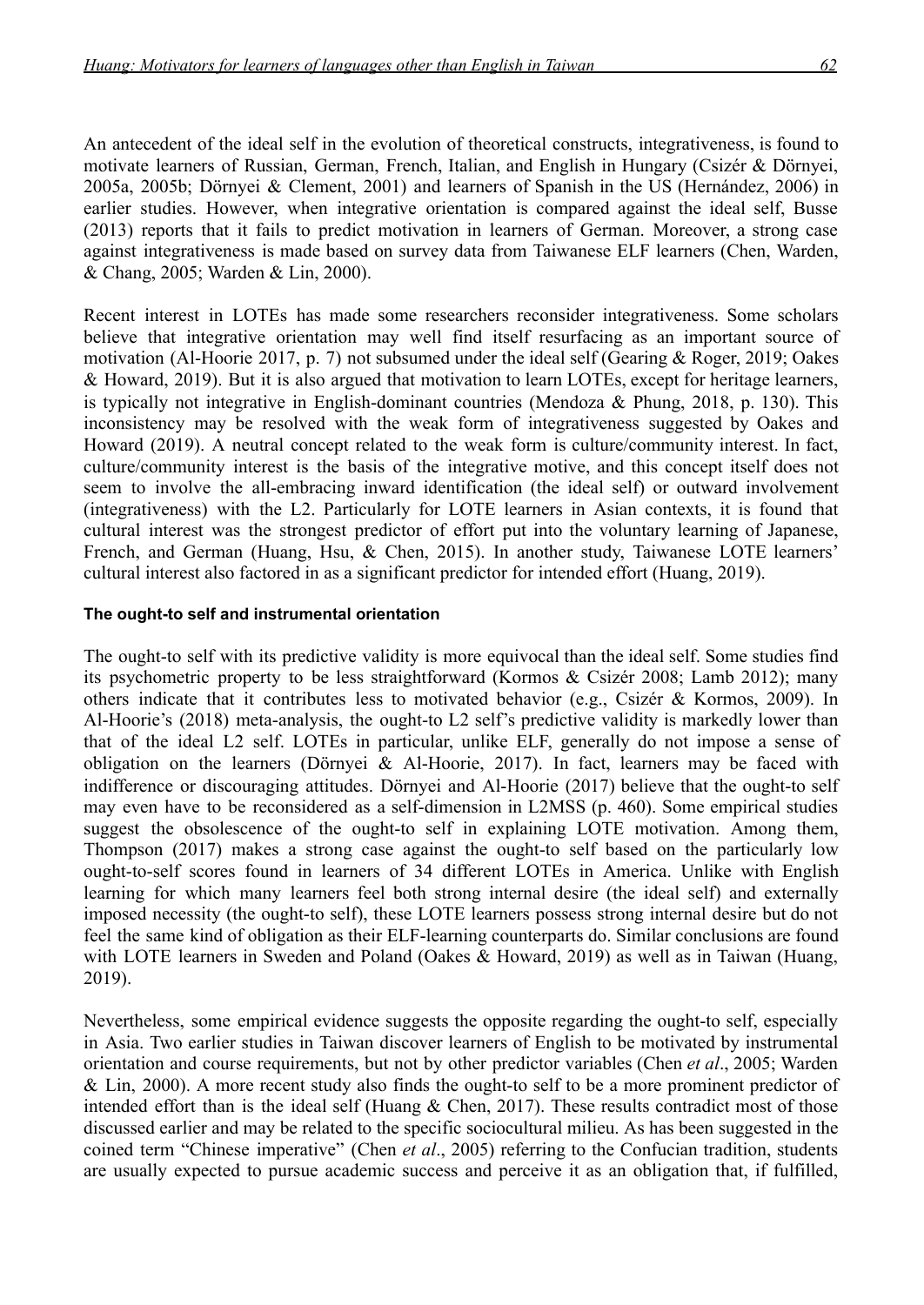may honor their family (Huang & Chen, 2017).

With the above in mind, one is curious to see which wins out when the two elements, LOTEs (generally thought to have low ought-to self motivation) and Asians (high ought-to self) coexist. Current literature does not seem to provide an answer. A highly related concept is the instrumentalist view of L2 learning, which can be seen as the antecedent to the ought-to self and which contrasts with integrative orientation in Gardner's dichotomy (Gardner & MacIntyre, 1991). In Asian contexts, because of the prominence of the ought-to self, instrumentality has sometimes been divided into the promotional and preventive forms. For middle school learners of English, preventive instrumentality is found to be more significant than the promotional one (Huang, 2017), but both forms of instrumentality are rejected as predictors of motivation for college LOTE learners (Huang, 2019). Based on the above, the role of instrumentality seems to be as unresolved as that of the ought-to self for LOTE learners.

#### **Change of motivation over time**

Among empirical LOTE studies concerning a change in motivation over one or two years in instructional settings, more decrease than increase has been observed. Reports of motivational decline include Japanese learners in the US from the Fall to the Spring semester (Samimy & Tabuse, 1992) and German, French, Italian, and Russian learners in Hungary (Dörnyei & Czisér, 2002) over seven years. In the latter, the four LOTEs are compared unfavorably with English as English became increasingly important as a lingua franca. Henry and Apelgren (2008) also find a decline in attitude to LOTEs and LOTE learning among learners of German, French, and Spanish from grade five to six. Likewise, German learners in the UK experience a significant motivational decrease in their first year of study (Busse, 2013). In Gardner, Masgoret, Tennant, and Mihic (2004), French learners in Canada experience moderate motivational change from the Fall to the Spring semester. More specifically, variables related to learning situations are more likely to change than those related to personal inclinations and are moderated by achievement, with higher achievers less likely to experience decreased motivation. An interesting combination of decrease in effort with increase in intent is observed in lower-level Japanese learners in the US within their first two years of study (Kondo-Brown, 2013) and German learners in the UK (Busse & Walter, 2013). On the other hand, increased motivation is found with college students in the US learning the less commonly taught languages of Chinese, Japanese, and Russian over the course of a year; this is attributed to students' strong wish to challenge themselves and their sense of accomplishment (Ueno, 2005).

#### **Methods**

#### **The context and the participants**

The research site was a university in northern Taiwan. It regularly offers LOTEs as electives to non-LOTE-majors. After taking into consideration learner size and geographical vicinity, eight LOTEs were selected for this study, namely Spanish, German, French, Japanese, Korean, Thai, Vietnamese, and Malay/Indonesian. The three European languages have long been popular, partly because of their early establishment in colleges since the 1980s and teaching staff being readily available. Japanese has been a familiar LOTE, too, because of historical and geographical reasons. Korean did not become a popular LOTE to study until a decade or more ago when its entertainment culture started to spread. The Southeast Asian languages were also not present in curricula at any level of education until around 2005 when both the numbers of inbound migrant workers and outbound business operations had multiplied, creating a demand for language talents.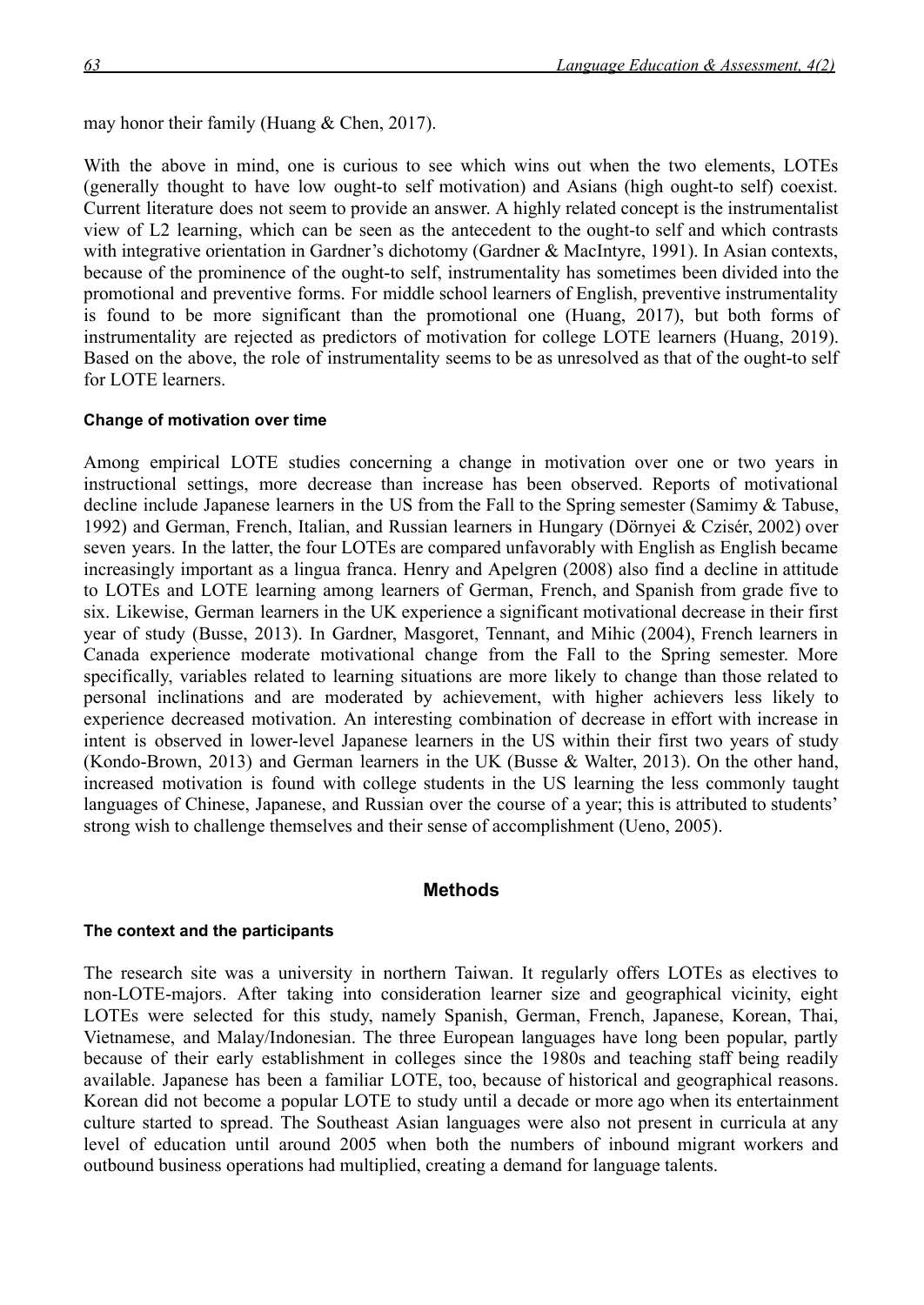A total of 337 participants completed surveys at both the ends of Fall and Spring semesters. Table 1 is a summary of the population and sample in terms of distribution between gender (male and female), seniority of study (first and second year in LOTE learning), and languages. Among them, the backgrounds of those 22 who completed interviews are summarized in Table 2.

|            |              |        | <b>By Gender</b> |                      | <b>By Year of Study</b> | <b>By Language Clusters</b> | <b>Total</b>    |                 |      |
|------------|--------------|--------|------------------|----------------------|-------------------------|-----------------------------|-----------------|-----------------|------|
|            |              | Male   | Female           | 1 <sup>st</sup> year | $2nd$ year              | European                    | <b>NE Asian</b> | <b>SE Asian</b> |      |
| Population | Number       | 362    | 890              | 1089                 | 163                     | 756                         | 363             | 133             | 1252 |
|            | % Population | 28.91% | 71.09%           | 86.98%               | 13.02%                  | 60.38%                      | 28.99%          | 10.62%          | 100% |
| Sample     | Number       | 74     | 263              | 288                  | 49                      | 189                         | 101             | 47              | 337  |
|            | % Sample     | 21.96% | 78.04%           | 85.46%               | 14.54%                  | 56.08%                      | 29.97%          | 13.95%          | 100% |

**Table 1** *Distribution of survey participants and the population they represented*

#### **Table 2** *Background of 22 interviewees*

| Category        | Number of interviewees in each subgroup                                                                                                                                                                                                                                                                                  |
|-----------------|--------------------------------------------------------------------------------------------------------------------------------------------------------------------------------------------------------------------------------------------------------------------------------------------------------------------------|
| Seniority       | 1 <sup>st</sup> -year learners: 14; 2 <sup>nd</sup> -year learners: 8                                                                                                                                                                                                                                                    |
| Year in college | Sophomore: 3; Junior: 13; Senior: 6                                                                                                                                                                                                                                                                                      |
| LOTEs studied   | Spanish: 3; German: 3; French: 3; Japanese: 3; Korean: 3; Thai: 2;<br>Vietnamese: 2; Malay/Indonesian: 3                                                                                                                                                                                                                 |
| Majors          | Psychology: 2; Accounting: 2; Diplomacy: 2; English: 2; Radio & TV: 1;<br>Journalism: 1; Mass Communication: 1; Land Economics: 1; Public<br>Finance: 1; Financial Management: 1; Spanish: 1; Philosophy: 1;<br>Chinese Literature: 1; Law: 1; History: 1; Risk Management: 1;<br>International Business: 1; Politics: 1 |

#### **Instruments**

#### *Survey questionnaire*

A questionnaire of 30 Likert-type items and a section requesting demographic information was developed based on past studies (e.g., Huang, 2017; Lamb, 2012). Gauged on a Likert-scale of 1 (strongly disagree) to 5 (strongly agree), the questionnaire items represented eight constructs. The rudimentary ones were the ideal self, the ought-to self, learning experience, and the criterion measure of intended learning effort. Four additional constructs were included because they had been found to be significant with similar learner populations. These included culture/community interest (Huang, 2019; Huang *et al*., 2015), language learning attitude (Huang, 2019; Huang & Chen, 2017), instrumentality–promotion, and instrumentality–prevention (Huang *et al*., 2015; Warden & Lin, 2000). The questionnaire was piloted with three student informants and their feedback helped the researcher refine the wording.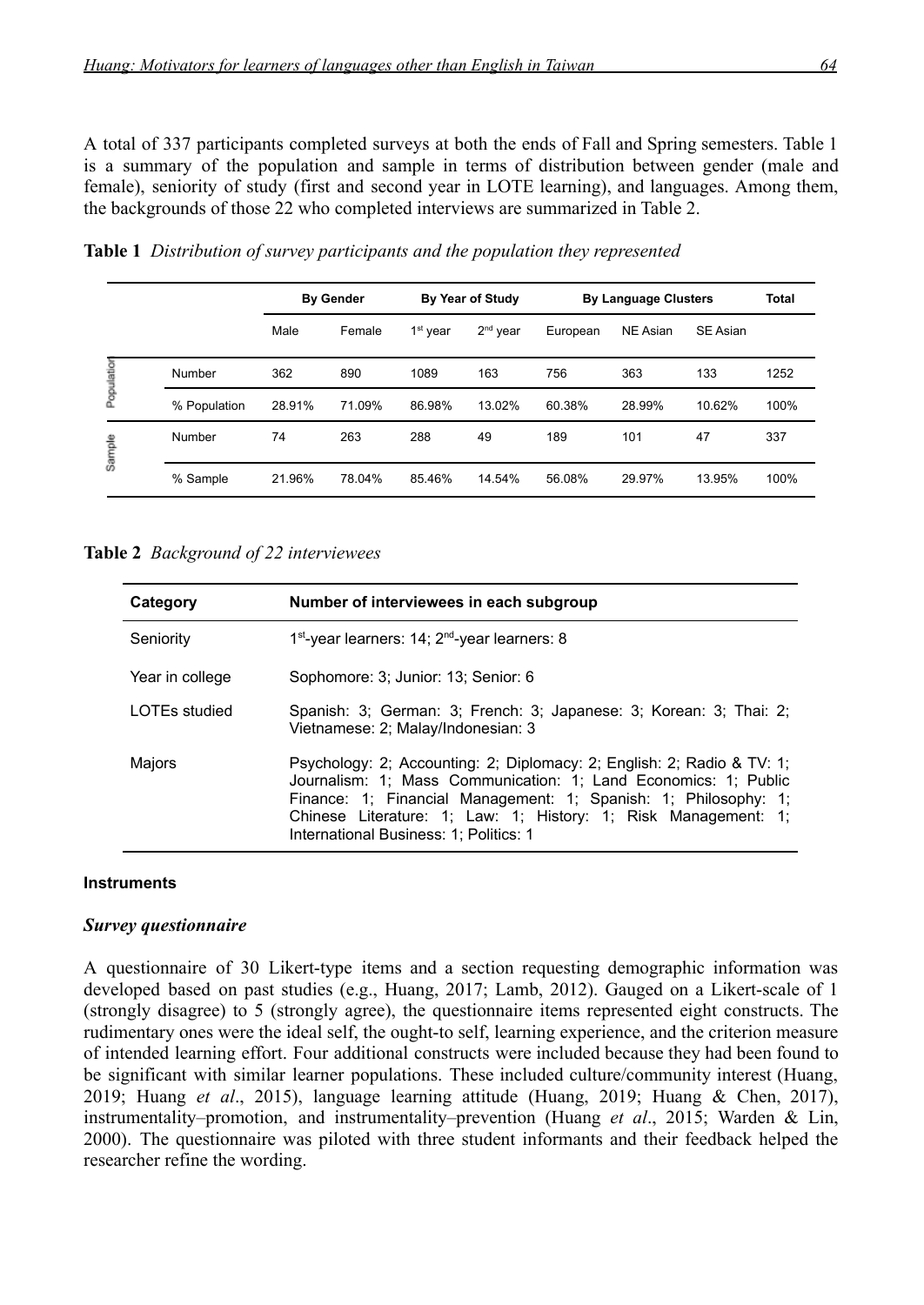Reliability of constructs was examined through calculating Cronbach alpha values, which were between 0.65 and 0.95. To examine the validity, exploratory factor analysis was conducted. Parallel analysis with oblique rotation was chosen as the method to identify a number of factors. Among the eight constructs theorized, seven factors were extracted, cumulatively explaining 51.8% of the variance. The eigenvalues of the first six factors ranged from 5.040 for the first factor of learning experience to 1.564 for the sixth factor of instrumentality–promotion. The seventh factor—ought-to self, despite having a less satisfactory eigenvalue of 0.682, was retained because of its theoretical significance. Learning attitude, one of the eight hypothesized constructs, did not load onto a single factor; its three items were therefore excluded from the analysis. It is likely that the original operationalization of "learning attitude" to some extent overlaps with that of "learning experience" (Dörnyei, 2019). The items remained for analysis and the reliability indices of constructs are presented in Appendix A.

#### *Interview guide*

An interview guide was designed by consulting questions used in relevant interview studies (Czisér *et al*., 2010; Ueno, 2005; Yaghoubinejad, Zarrinabadi, & Ketabi, 2017), piloted with two student informants, and modified accordingly. It started with a warm-up question that asked the interviewee to reflect on and describe his/her LOTE experience. Interviewees were then guided to first talk about incidents when their energy, time, and effort spent studying LOTEs were especially high and low, provide contextual detail for these incidents, elaborate on internal feelings, and relate the incidents to whatever factors they considered relevant. Interviewees were then directed to go from specific incidents to the bigger picture, describing observations of personal motivation development and contemplating on possible influences. "Why," "how so," or "could you elaborate on that" were intermittently asked to probe further. Each interview was wrapped up with a question about the prospect of further LOTE study and the underlying reasons.

## **Procedures**

#### *Survey data collection and analysis*

The researcher visited all LOTE courses during session breaks to invite students to participate. A QR code on the invitation flyer allowed easy access to the online questionnaire portal. In their free time, invitees could read the researcher's message, provide consent, and spend fifteen minutes responding to the questions. Incentives were provided using a raffle drawing system to randomly choose and award one-fifth of respondents with a movie ticket or a convenience store voucher of similar value. Research ethics were carefully adhered to, and participants were ensured of their anonymity and freedom to withdraw at any time. To answer the research questions, descriptive statistics, ANOVA, correlation, and regression analysis were used.

## *Interview data collection and analysis*

Interviews were conducted one-on-one in a small reserved room on campus. Interviewees were sent the questions via email ahead of time. The language of communication was the learners' L1 Chinese, with occasional code-switching involving English or the relevant LOTEs. All sessions, lasting from 30 to 60 minutes each, were audio-recorded and transcribed verbatim into documents, the sum of which was about 100,000 Chinese characters. Both the researcher and a trained assistant listened to the audios and reviewed the transcripts independently to ensure accuracy.

For coding, one interview from each of the eight LOTEs was analyzed before codes were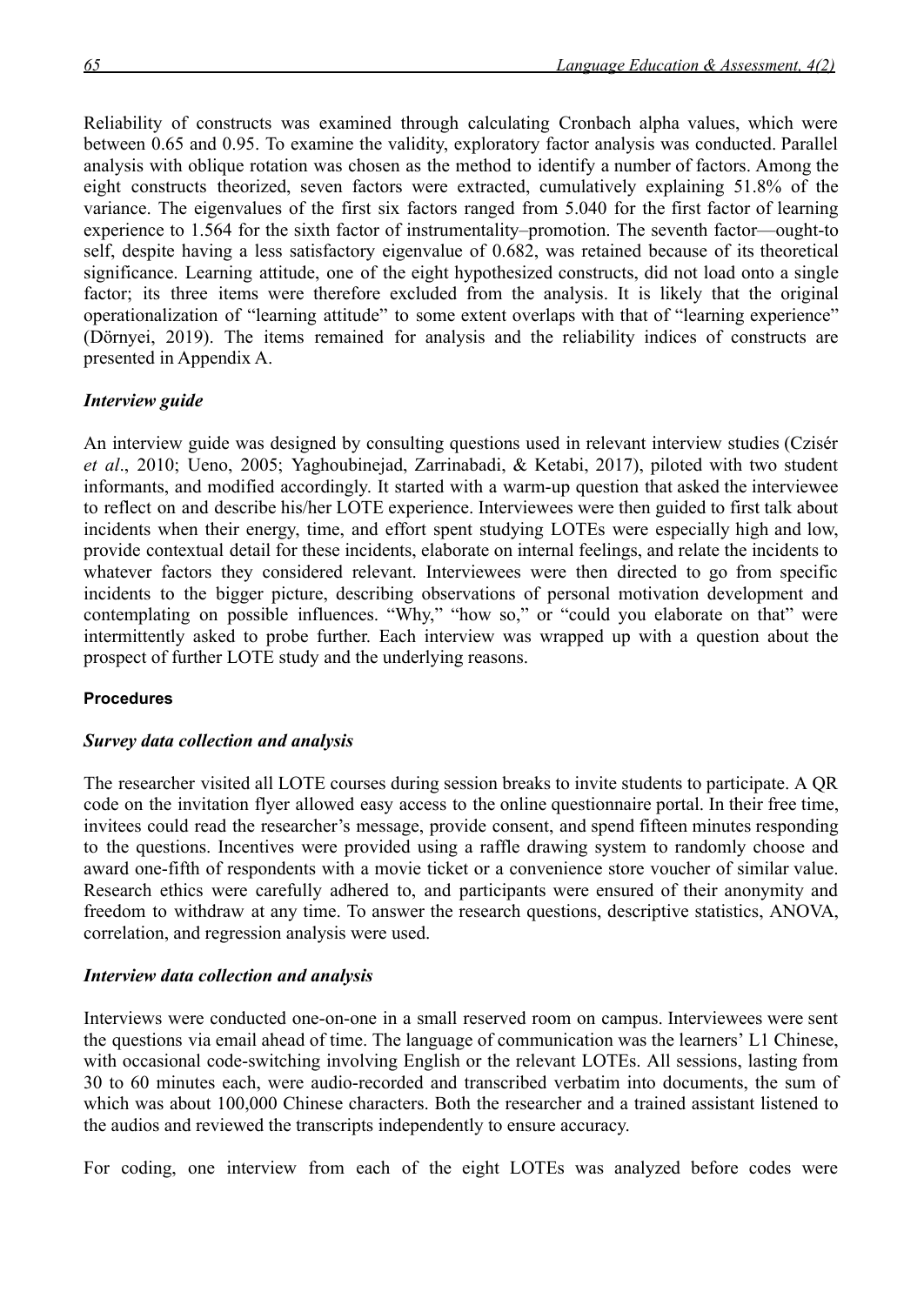established. Using a grounded theory approach (Strauss & Corbin, 1997), the researcher and her assistant held frequent discussions during this period to explore possible systems of coding, which were then trialed against the eight interviews and modified iteratively. Labels were created as themes were observed; some categories were further divided into subcategories while others were lumped together as the number in each category increased or decreased. After several rounds of modification, the unit for data segmentation was set at the complete thought/incident level, and category labels were finalized. In four pieces of data, the thought/incident was considered relevant to more than one category and was assigned codes accordingly. Each thought/incident was counted into a category only once even when there were multiple mentions by the same interviewee. Three examples of coded data are shown in Appendix C.

#### **Results**

#### **1. What motivated college non-majors in learning LOTEs? Were there differences in motivation as learning progressed?**

#### *Quantitative results*

Descriptive statistics are presented in Figure 1. The four bars represent first-year learners in the Fall (1y-F), first-year learners in the Spring (1y-S), second-year learners in the Fall (2y-F), and second-year learners in the Spring, respectively. Variables were arranged in descending order from left to right based on their means. As can be seen, the four subgroups were generally similar within each variable, but differences among variables were unambiguous. Those constantly rated at 4 and above were culture/community interest and learning experience. Intended effort, the criterion variable, followed with means at around 4. For the next level, ideal self, ought-to self, and instrumentality–promotion had means around 3.50 (3.30 to 3.64). Rated uniformly at the bottom across four cohorts of data with means below the midpoint (2.44 to 2.64) was instrumentality–prevention.



**Figure 1** *Means of variables by year and semester*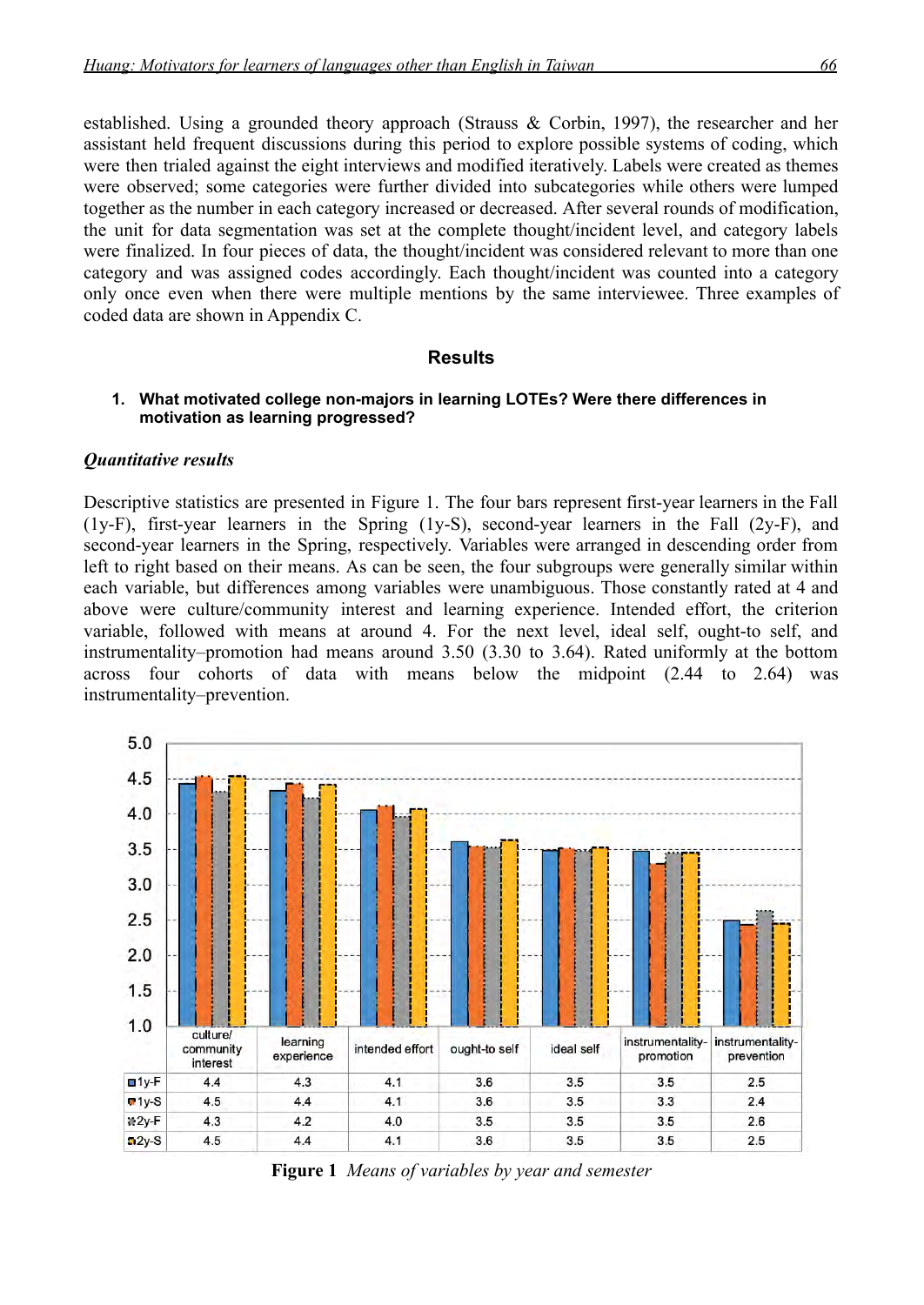The four parts of data were compared to examine the stability/variability of motivational patterns. A two-factor split-plot multivariate ANOVA was performed with two levels of learner seniority (firstvs. second-year) as independent measures and two levels of survey time (Fall vs. Spring) as repeated measures. No significant multivariate effect was observed by any source of variation; seniority groupings: Pillai's trace= .0017,  $F(1, 334) = .286$ ,  $p = .751$ ; survey time: Pillai's trace = .0036,  $F(1, 16)$  $334$ ) = .600, p = .550; seniority groupings x survey time: Pillai's trace = .0024, F(1, 334) = .404, p = .668. That is to say, motivation between the Fall and Spring semester did not change significantly and motivation between the first- and second-year learners did not differ.

## *Qualitative results*

Interview data was analyzed for motivation/effort-related references as well as the sources and directions of influence. More than 50% of motivational factors were related directly to classroom learning. The bulk of classroom factors were divided into four types. The rest was unrelated to the classroom, accounted for nearly half of the data, and was represented in six categories. An overview of all ten factors with their relevant frequencies and percentages, divided by the direction of motivational influence, is presented in Table 3. Nearly two thirds of the influence were positive, but a small percentage was unidentifiable. In the four types of classroom factors, none appeared to be a predominant motivational force. Percentage-wise, six of these ten factors had a relatively higher presence, ranging from 10% to 18% each. The other four factors, though distinctive, accounted for only a total of 15%.

| <b>Factors Influencing Motivation</b> |     | <b>Positive</b><br><b>Negative</b> |                |                | <b>Neutral</b> |                |     | Total |  |  |
|---------------------------------------|-----|------------------------------------|----------------|----------------|----------------|----------------|-----|-------|--|--|
|                                       | n   | %                                  | n              | $\%$           | n              | %              | n   | %     |  |  |
| <b>Classroom Related</b>              | 65  | 33                                 | 32             | 16             | 8              | 4              | 105 | 54    |  |  |
| Teachers and peers                    | 28  | 14                                 | 4              | 2              | $\overline{2}$ | 1              | 34  | 17    |  |  |
| Materials and tasks                   | 16  | 8                                  | 17             | 9              | 2              | 1              | 35  | 18    |  |  |
| Learning assessment                   | 11  | 6                                  | 11             | 6              | 4              | 2              | 26  | 13    |  |  |
| Language use opportunities            | 10  | 5                                  | 0              | 0              | 0              | 0              | 10  | 5     |  |  |
| <b>Beyond Classroom</b>               | 56  | 29                                 | 32             | 16             | 3              | $\overline{2}$ | 91  | 46    |  |  |
| Aspiration-pragmatic                  | 21  | 11                                 | 3              | $\overline{2}$ | 1              | 1              | 25  | 13    |  |  |
| Aspiration-non-pragmatic              | 13  | 7                                  | 6              | 3              | 1              | 1              | 20  | 10    |  |  |
| Logistic affordance                   | 6   | 3                                  | 21             | 11             | $\Omega$       | $\Omega$       | 27  | 14    |  |  |
| <b>External values</b>                | 8   | 4                                  | $\overline{2}$ | 1              | 0              | 0              | 10  | 5     |  |  |
| Culture                               | 6   | 3                                  | 0              | 0              | 1              | 1              | 7   | 4     |  |  |
| Past experience                       | 2   | 1                                  | 0              | 0              | 0              | 0              | 2   | 1     |  |  |
| Total                                 | 121 | 62%                                | 64             | 33%            | 11             | 6%             | 196 | 100%  |  |  |

**Table 3** *Summary of factors influencing motivation based on interview data*

## **2. How did different motivators influence learners' reported effort?**

## *Quantitative results*

Correlations between intended effort and other variables were examined to understand the strength of their linear relations (see Table 4). In a pattern similar to what was found in descriptive statistics,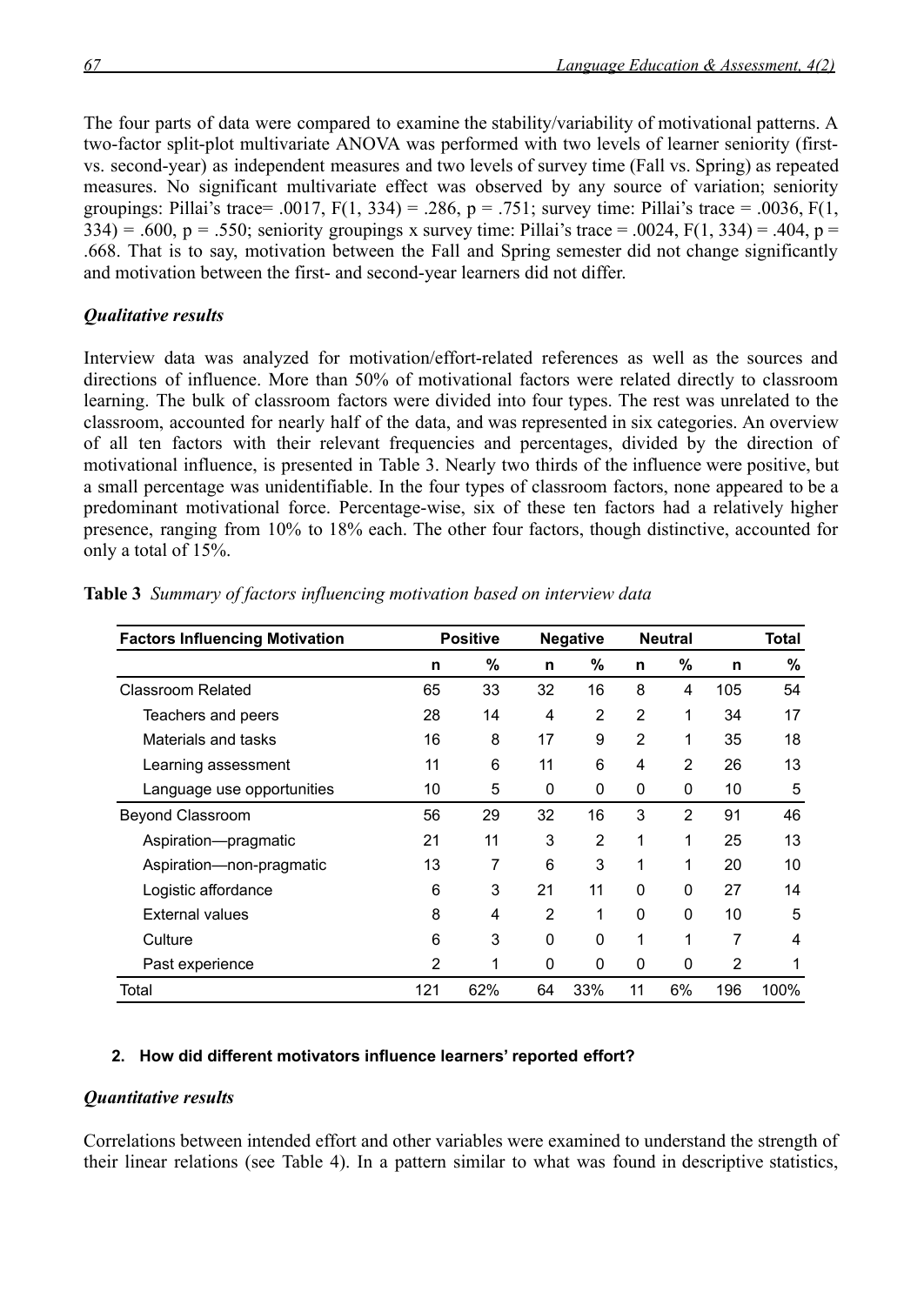those showing high correlation with intended effort were learning experience and culture/community interest. These are the same variables with the highest values on the left in Figure 1. At the next level were ideal self and instrumentality–promotion. Least correlated to intended effort were ought-to self and instrumentality–prevention.

|                            | Points in learning trajectory |          |          |          |  |  |  |
|----------------------------|-------------------------------|----------|----------|----------|--|--|--|
| Intended learning effort   | $1y-F$                        | $1v-S$   | $2y-F$   | $2y-S$   |  |  |  |
| Learning experience        | $.735***$                     | .685**   | $.727**$ | $.632**$ |  |  |  |
| Culture/community interest | .589**                        | .551**   | $.610**$ | $.619**$ |  |  |  |
| Ideal self                 | $.504**$                      | .496**   | $.501**$ | $.352*$  |  |  |  |
| Instrumentality-promotion  | $.419**$                      | $.326**$ | $.223*$  | $.577**$ |  |  |  |
| Ought-to self              | .004                          | $.416**$ | $-.063$  | $.384*$  |  |  |  |
| Instrumentality-prevention | $.047*$                       | $.133*$  | $.101*$  | $-.026$  |  |  |  |

|  | Table 4 Correlation coefficients between intended effort and other variables |  |  |  |  |  |  |  |
|--|------------------------------------------------------------------------------|--|--|--|--|--|--|--|
|--|------------------------------------------------------------------------------|--|--|--|--|--|--|--|

To examine the relative strength of predictor variables, multiple regression models were built with intended effort as the dependent variable for first-year learners in both semesters. Second-year learner data, because of the small number, were not analyzed with regression. For the two regression models, examinations of residuals were performed and assumptions on normality, independence, and homogeneity variance were not violated. Results, as summarized in Table 5, were two models with adjusted  $R^2$  at .62 and .54, respectively. Learning experience contributed most in explaining intended effort with standard beta values near .50 in both models. Both culture/community interest and ideal self factored in at the  $p<0.001$  level too, but their beta values were consistently much lower, ranging from .16 to .21. Instrumentality–promotion and instrumentality–prevention, although retained in both models, were not significant predictors of intended effort. The ought-to self, despite being kept in the analysis, was excluded altogether in both regression models.

|                            | First-year learners (n=288) |                      |           |                        |      |  |  |  |
|----------------------------|-----------------------------|----------------------|-----------|------------------------|------|--|--|--|
|                            |                             | <b>Fall Semester</b> |           | <b>Spring Semester</b> |      |  |  |  |
|                            |                             | Std.B                | S.E.      | Std.B                  | S.E. |  |  |  |
| Learning experience        | $.471***$                   | .039                 | .479***   | .033                   |      |  |  |  |
| Ideal self                 | $.162***$                   | .036                 | $.157***$ | .029                   |      |  |  |  |
| Culture/community interest | $.211***$                   | .048                 | $.187***$ | .042                   |      |  |  |  |
| Instrumentality-promotion  | .048                        | .034                 | $-.008$   | .029                   |      |  |  |  |
| Instrumentality-prevention | .003                        | .022                 | .037      | .021                   |      |  |  |  |
| Adjusted $\mathsf{R}^2$    |                             | .62                  |           | .54                    |      |  |  |  |

**Table 5** *Multiple regression models*

 $\frac{1}{2}$  ×  $\frac{1}{2}$  × .001

## *Qualitative results*

## *Classroom-related motivational sources*

Whereas the five survey items on learning experience were positive statements about LOTE courses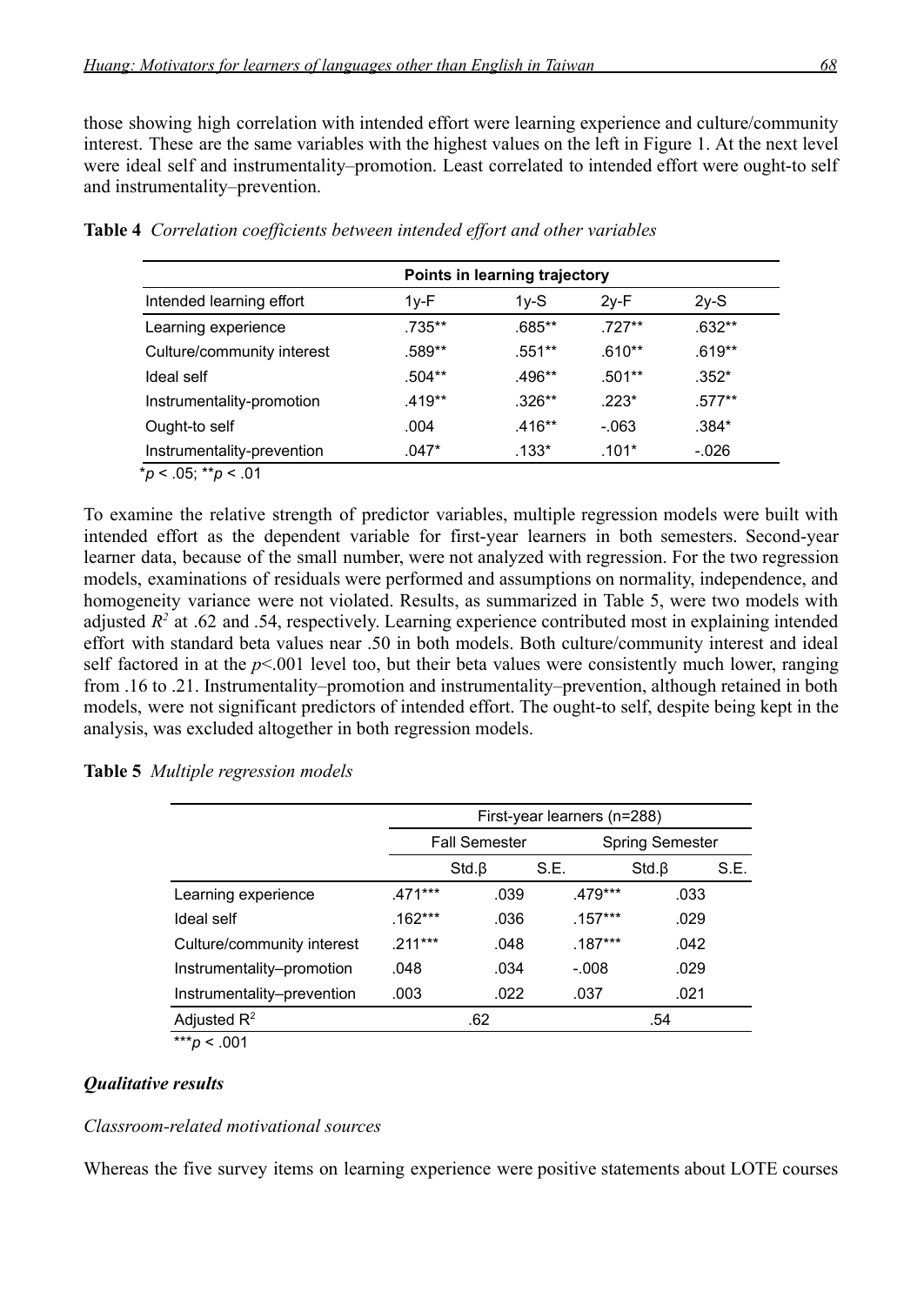stated in very general terms that did not address any aspects of the learning experience in particular, interview data provided thicker information and revealed the specifics of the learners' classroom experiences. Four distinctive items are described below.

- i) Materials and tasks: This category, ranking highest among the ten factors at 18%, was divided roughly equally between positive and negative influences. On the positive side, interviewees mentioned materials as suitable, interesting, informative, and organized; tasks as authentic, practical, entertaining, challenging, and enabling; some thus provided a sense of achievement. When functioning as a demotivator, materials were viewed as archaic, unclear, disorganized, or too difficult; with some derided with specific complaints of not having accompanying audio and relevant resources. Demotivating tasks were described as monotonous, confusing, boring, disengaging, and frustrating, and thus lowered learners' intention to expend effort.
- ii) Teachers and peers: Ranked second at 17%, this category had its influence primarily on the positive side. Teachers were largely described as motivators of effort and as being clear, organized, enthusiastic, encouraging, good role models of LOTE learning, cultural ambassadors, information sources of fun LOTE-related tidbits and events, and effective progress monitors. Peers were mentioned less frequently, but they generally endowed learners a sense of belonging, comradeship, and responsibility. In the few cases of negative influence, teachers were compared unfavorably against other language teachers and peers were described as high achievers and hence inflicting pressure.
- iii) Assessment and evaluation: Assessment, representing 13% of the data, worked equally in the positive and negative directions, with major assessment events such as midterm and final examinations more often mentioned than smaller quizzes. Effort was induced mainly because assessment was tied to scores. Some students desired high scores that could lead to better opportunities for further academic pursuit. For others, they strived for high scores simply as part of self-expectation. Negative influence from assessment, when expressed, was usually intense and involved pressure. Much of this resulted from disappointment associated with less-than-satisfactory performance and lower-than-expected scores. Two interviewees reported feeling tricked and upset when tests were not what they had expected or had been told they would be like.
- iv) Language use opportunities: Opportunities to use the language stood out as one independent category, mentioned by ten of the 22 interviewees as a motivator, with its influence being exclusively positive. For these learners, being able to read, hear, and understand the LOTE input provided in class and to engage in information exchange and two-way communication gives them a sense of meaning, fulfillment, and empowerment. Some authentic communication opportunities were deliberately arranged by the teachers, and these were often exciting incidents prompting students to invest time and effort.

## *Motivational sources beyond the classroom*

The six out-of-classroom factors were divided into internal and external forces. The following discussion started with the three internal ones.

i) Aspiration–pragmatic: This type of motivational source refers to beliefs related to the utilitarian value of language, or lack thereof, at present and in the future. Distribution of data on the positive and negative side was a 21 to 3 ratio. The prospect of using the language and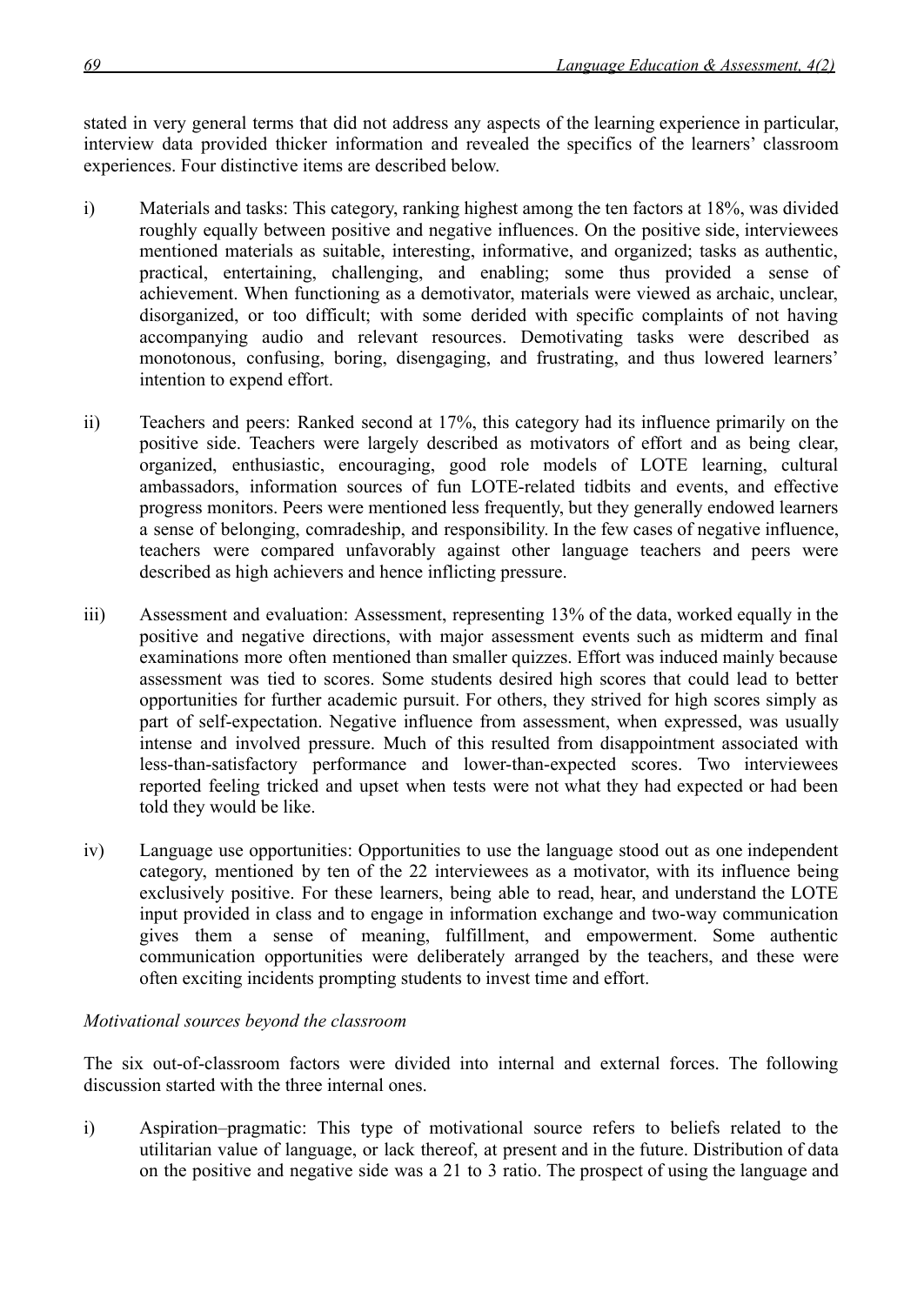having an additional competitive edge against most others who do not speak LOTEs was often declared with enthusiasm, even though the expected proficiency level was generally not high. A small number of interviewees expressed that LOTEs were of little practical value. It is to be noted that, for the same language, learners sometimes diverged in their perceptions regarding its utilitarian value.

- ii) Aspiration–non-pragmatic: Based on the figures in Table 3, this category ranked sixth among the ten motivators, with positive influence found about twice as much as negative. Learners' motivation was articulated as a pure interest for no particular reason, a challenge to oneself, a sense of curiosity, or an intention to keep doing well at what had been initiated. Reference to aspiration for the future was present but scarce, and mostly vague, ideal, and versatile, rather than a strong "climbing-the-career-ladder" mentality. For example, one interviewee alleged that he expected to do volunteer work for local Indonesian migrant workers with the language learned. Such allusions to the future, however, were often accompanied by uncertainty with phrases such as "maybe", "not quite sure", and "if chances arise". On the negative side, some interviewees expressed lack of motivation with no particular reason using such phrases as "I just lost my interest" or "Now I realize this is not for me."
- iii) Past experience: This refers to the learners' learning of the LOTE and cultural encounters in the past that prompted the intention to engage in LOTE learning.

While the above three motivators are more internally rooted, the next three are external forces. The most prominent one is logistic affordances taking up 14% of the data. The other two are more familiar motivational constructs akin to culture/community interest and family/social influence.

- iv) Logistic affordance: In terms of number, this category ranked first among the six beyond-the-classroom factors, having almost four times a negative influence than a positive one. Logistic affordance refers to one's various engagements and prioritizing among them, including academic workload, extracurricular activities, and part-time jobs. When everything in the temporal and physical environment is supporting and not conflicting with LOTE learning, there is positive influence. Basically, the availability of LOTE courses at a time slot fitting personal schedules and a vacancy for enrollment seemed to be the prerequisite for formal LOTE learning to occur in the first place, as many of these learners reported not getting a chance to take the course until their junior or senior years because, according to the university's regulations, the more senior students were given privilege over freshmen and sophomores in competing for the limited seats. Logistics worked both ways too. When conflicts between LOTE learning and other priorities were mentioned, they often sounded like excuses working against LOTE learning effort. Examples of negative influences included skipping classes owing to other activities and fatigue caused by the early hours of classes. However, one interviewee opted for her elective LOTE over a required course in the Spring term when there was a schedule conflict because, as she said, "language learning needs continual effort and the other course can wait."
- v) Culture: Interest in the LOTE-related culture and community influenced motivation positively for the most part, but it accounted for only 4% of the data.
- vi) Social values: This category was similar to the motivational forces of the ought-to self, with influences coming from family and the society as a whole.

These six out-of-classroom motivators could be compared to and reframed under the two self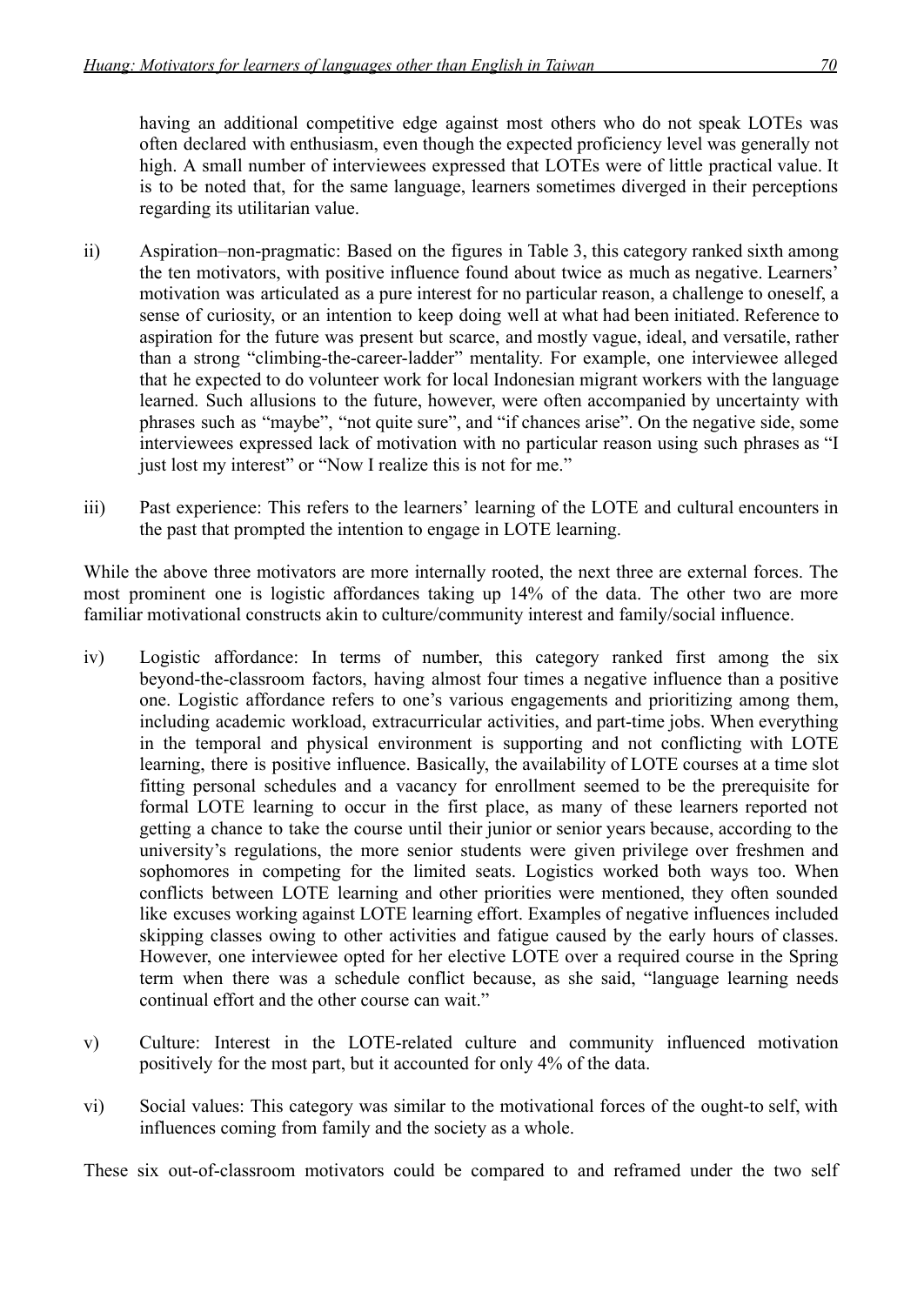concepts of L2MSS. Relevant to the ideal self are both pragmatic and non-pragmatic aspirations as well as culture. The aspirations, however, seem to depict an ideal self that is not typical in existing literature in that this LOTE ideal self is less potent and that it is not tied with future success. Culture, a construct largely absorbed in the ideal self in L2MSS-inspired studies, although having been brought back to the spotlight in more recent LOTE research as integrativeness (e.g., Oakes & Howard, 2019), did not seem to be an important factor in the interview data presented. Although the ought-to self has been shown important in ELF students within the same and similar societal contexts, it does not seem to be the case here for these LOTE learners. Finally, unrelated to self concept is the factor of external logistic affordances. Although this factor may be nothing new to practicing educators, it has seldom been a point of discussion in language motivation studies, and the data suggest it is worthy of our attention.

## **Discussion and Implication**

Results of both quantitative and qualitative analyses are combined in the following subsections to examine how LOTE learners' motivation may be explained.

#### **Learning experience**

Both quantitative and qualitative analyses clearly pinpoint the significance of learning experience as a LOTE motivator. It consistently received very high ratings from learners across time and seniority groups (averaging between 4.23 and 4.44 on a 5-point scale). Compared against all other constructs, it was most highly related to the criterion variable of intended effort (with correlation coefficients between .632 and .735). Its standard beta values in both regression formulae were near .50 (.471 and .479, both at the *p*<.001 level). Moreover, it accounted for 54% of the motivational influences in the interview data. These results support previous studies that find learning experience to be the strongest predictor of L2 motivation (e.g., Al-Hoorie, 2017; Lamb, 2017; Mendoza & Phung, 2018). Given that the current LOTE learning happened in an instructional setting in a monolingual social milieu, the results are not surprising. After all, the LOTE classrooms were the learners' main, if not exclusive, source of LOTE contact and experiences. More noteworthy is the magnitude and the multidimensionality observed. Although other motivators, such as the ideal self, were also significant in regression models, the comparative importance of learning experience is shown by its omnipresence in all data types and its much higher weighting compared to other variables.

While the five items in the survey instrument describe learning experience in very general terms, its multidimensionality was uncovered through analysis of the interview data. Consistent with previous findings, it was found that teachers play an important role in motivating learners (Henry & Thorsen, 2018; Lamb, 2017). Also included in the human factor are peers. Of similar importance as the human factor, given the amount of data, are materials and learning tasks, a classroom factor also previously discussed (Busse & Walter, 2013). Two additional factors were given much less focus in the past, namely learning assessment and language use opportunities.

Assessment is an integral part of formal classroom learning. Even in elective courses where enrollment is a choice, institution mandates require students to be assessed by the instructor through assignments and examinations, eventually awarding a score on student report cards that are oftentimes compared with those of other students. Despite its intuitive significance, assessment has seldom been in the spotlight of L2 motivation research. For example, in theories like Czisér *et al*.'s (2010) nested systems motivation model, assessment as a component is only very briefly mentioned. The interview data in the current study reveal that assessment is no less important than two ideal-self-related learner aspirations. Some students made high grades a personal goal, which may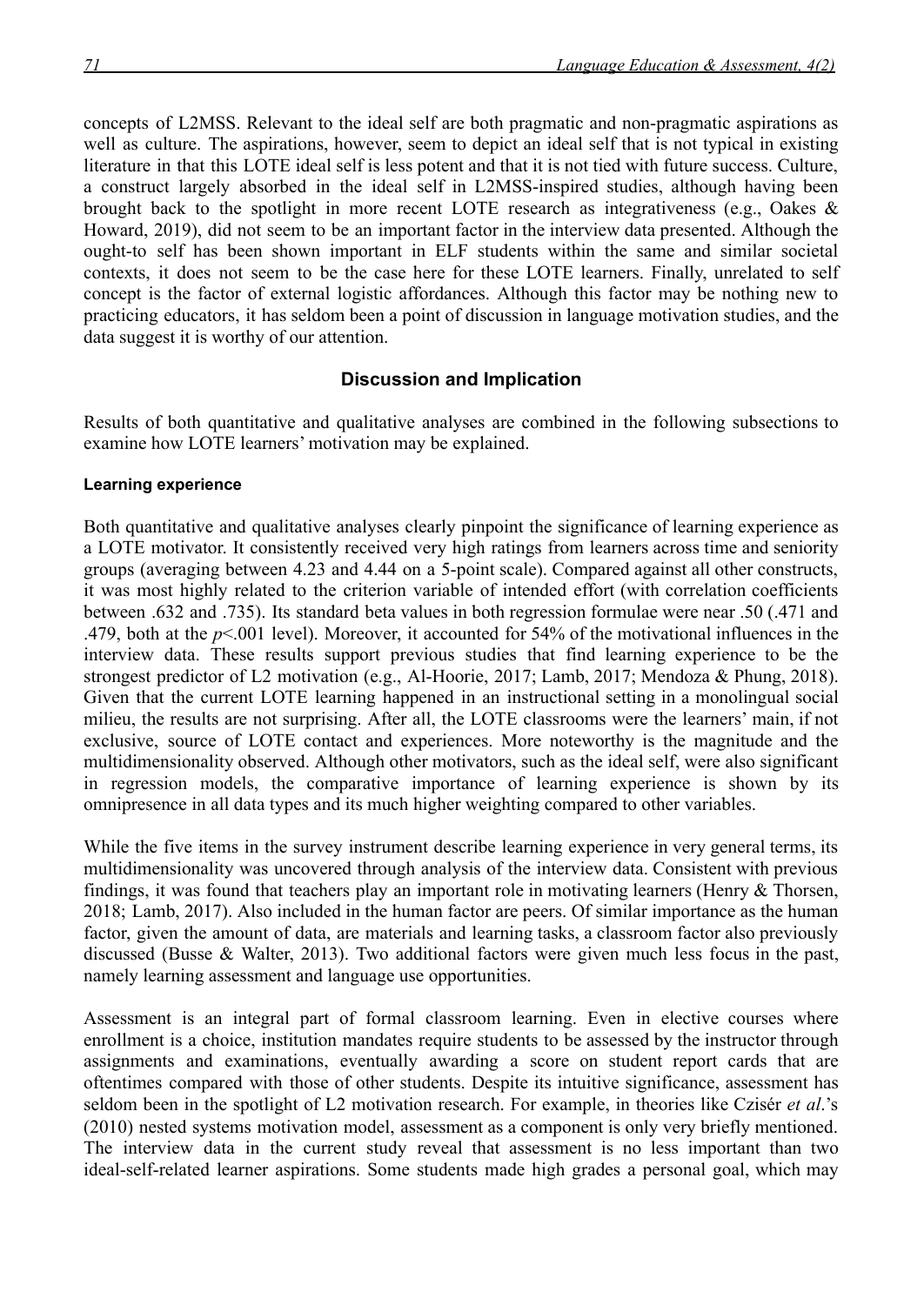have led to other high-stake consequences and were therefore positively driven by score-related requirements. Although this phenomenon did not apply to all, students in this and other institutional and cultural contexts may well be driven by similar mindsets to pursue a higher grade-point average. For classroom teachers who want to boost, or at least maintain, their students' motivation, assessment is usually more than a tool to evaluate learning outcomes. Data in this study also suggest that assessment could demotivate when it failed to set students up for success.

Among the ten factors identified, language use opportunities in the classroom as a motivator represented just 5% of interview data, but its influence, as referred to by interviewees, was entirely positive. For these beginners, LOTE classes provided an environment for language skill practice that was not readily available outside the classroom. This suggests that offering language use opportunities in the LOTE classroom is beneficial. Additionally, such practice of engaging beginners in language use resonates with Ushioda's (2017) call to conceptualize learners as multilingual language users from early on rather than as deficient communicators (p. 477).

The above findings, together with Dörnyei's (2019) definition of learning experience—"the perceived quality of the learner's engagement with various aspects of the learning process" (p. 20) suggest directions for better understanding learning experience. Motivators identified in qualitative data revealed the spectrum of experience and engagement significant in instructional settings that teachers and researchers can pay attention to.

## **Ought-to self, instrumentality, and logistic affordance**

Unlike other variables, the ought-to self construct in the current study did not obtain an eigenvalue above 1 in the validity check using factor analysis. Despite being retained for later statistical analysis, it did not remain in regression models. These results provide empirical support for Dörnyei and Al-Hoorie's (2017) doubt about it being a predictor of LOTE motivation. The ratings of the ought-to self (means: 3.53-3.64), however, were at a similar level with those of the ideal self (means: 3.48-3.53). Another variable at a similar level was also related to the ought-to self, i.e., instrumentality–promotion, but its partner variable instrumentality–prevention was especially low, reminding us of the very low ought-to self found in Thompson's (2017) American LOTE learners. Among these three variables, instrumentality–promotion had the highest correlation with intended effort, although none of them significantly predicted intended effort in regression models. Although perplexing, the combined results of insignificant predictive power and mid-level rating seem to suggest that these Asian LOTE learners were not much influenced by their ought-to-self images. At this point, interview results may shed some light on the issue in examining it further.

In the interview data, three of the six beyond-classroom factors were external to the learner. Among them, most related to the ought-to self were external values, but they account for only a small 5%. This seems to be consistent with most quantitative results, but it does not explain the mediocre ratings of the ought-to self and instrumentality–promotion. Clues were observed in two apparently ought-to-unrelated motivator categories, learning assessment and aspiration–pragmatic.

While learning assessment was a classroom factor, interviewees expressed desire to succeed that was not as much related to the particular LOTE as to the LOTE being a part in their academic record. For those who wanted a high GPA, such personal expectation was not discounted with courses taken being elective or the enrollment being voluntary. Past role-obligation and the ought-to L2 self arguments fitting for Asian ELF students do not seem strong in LOTE learning, but they linger. This ought-to self may be more academically oriented and has its unique role in instructional settings. Whether this academic ought-to self is specific to Asian and Confucian contexts or a more universal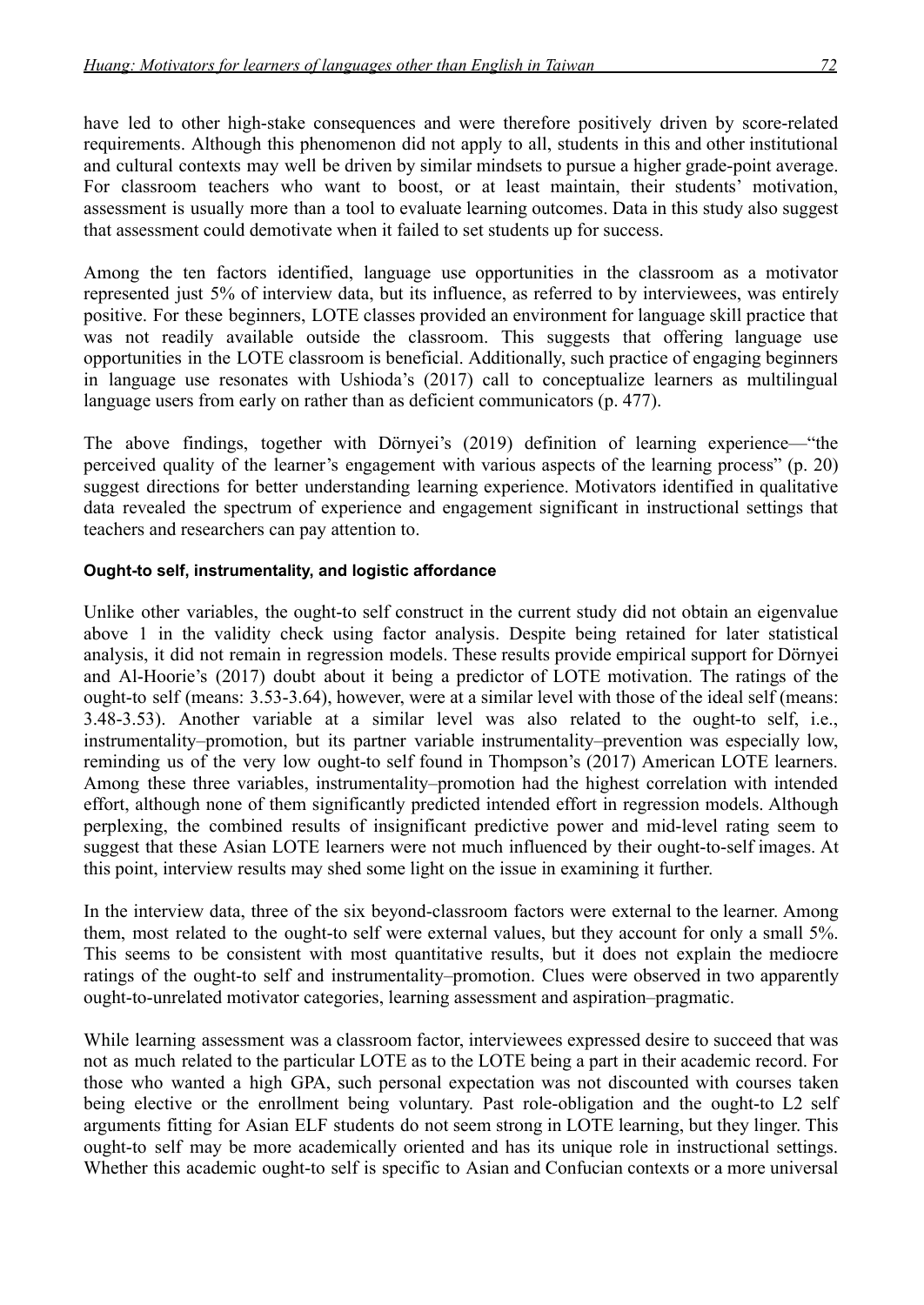feature applicable to other contexts is not clear. The fact that ought-to self was found insignificant in this study but significant in some earlier studies (e.g., Huang et al., 2015) may have to do with the demographics and proficiency level of participants. The participants in this study were, after all, non-LOTE majors taking elective courses without high-stakes obligation. Further studies are needed in this direction to help us ascertain the motivating role played by classroom assessment.

The other factor derived from interview data, aspiration–pragmatic, despite being an internal one, was closely related to instrumentality–promotion in survey data. While the obligatory ought-to L2 self was not factored in in regressions, instrumentality–promotion was more prominent, and it resembled the antecedent of the ought-to self—Gardner's instrumental orientation. This finding brings us back to one fundamental reason for much L2 learning, i.e., the language's utilitarian value and the learners' desire to obtain a competitive advantage brought about by this utilitarian value. Utilitarian, pragmatic, or instrumental, the values associated with using the LOTEs for real-life communication purposes, as opposed to those associated with ELF, may be less critical in defining one's future, and hence not obligatory and not ought-to.

A relevant but rarely discussed factor was beyond the boundary of self concepts. Logistic affordance, a motivating factor emerging from the *a posteriori* interview data types, was comparable in terms of data volume to both aspiration–pragmatic and learning assessment. This suggests its importance. Unlike classroom factors that are usually within the instructor's control or self-guides that are within the learner's mind, logistic affordance denotes environmental convenience or lack thereof for the learner, although it may still be subject to the learner's own interpretation. Educators may agree that when a student is highly motivated, nothing in the environment could be an obstacle to him or her, but very few learners are like that and this small group of dedicated learners, in fact, do not need much instructional assistance to flourish. For the average learner who is interested in learning a LOTE that is not widely acknowledged by the society around him/her, logistic affordance may have a bigger role to play than in an ELF situation. At the institution level, having enough course offerings at time periods to which learners can accommodate may be a prerequisite for LOTE learning to happen in the first place. Without this, even the most enthusiastic learners have to turn to other resources or simply give up. If promoting LOTE learning is an institutional policy, considering logistic factors for higher likelihood of students taking and continuing the lessons may be a worthwhile avenue to test out. Exactly how that could be achieved and how effective various measures are may need trials and deliberate communication with potential learners.

#### **Ideal self and culture/community interest**

Results regarding the ideal self, the central tenet of L2MSS, are less straightforward than the significance of learning experiences and the insignificance of the ought-to self. The ideal self was rated moderately by learners, a secondary predictor with statistical significance, but had only about one third the beta values of learning experience in the regression models. In the interview, learners' aspirations for the future, pragmatic and non-pragmatic, together accounted for less than a quarter of the data, which was less than half of those accounted for by the factors related to learning experience. The utilitarian, optional, additive, and low-stakes nature associated with LOTEs characterized the images learners had of their future self. These images were precarious and possibly produced a smaller, vaguer gap between the current and future LOTE selves than could their more dominant and durable English counterpart fashion for their English selves. For this reason, it seems that while the future LOTE self served to motivate learners, it did not motivate to the same degree and in the same way the English future self does for learning English. Therefore, LOTE instructors may be encouraged or be equipped with the skills to create a classroom milieu that is conducive to fostering vivid, plausible, and more endurable ideal selves (Dörnyei, 2005, 2009).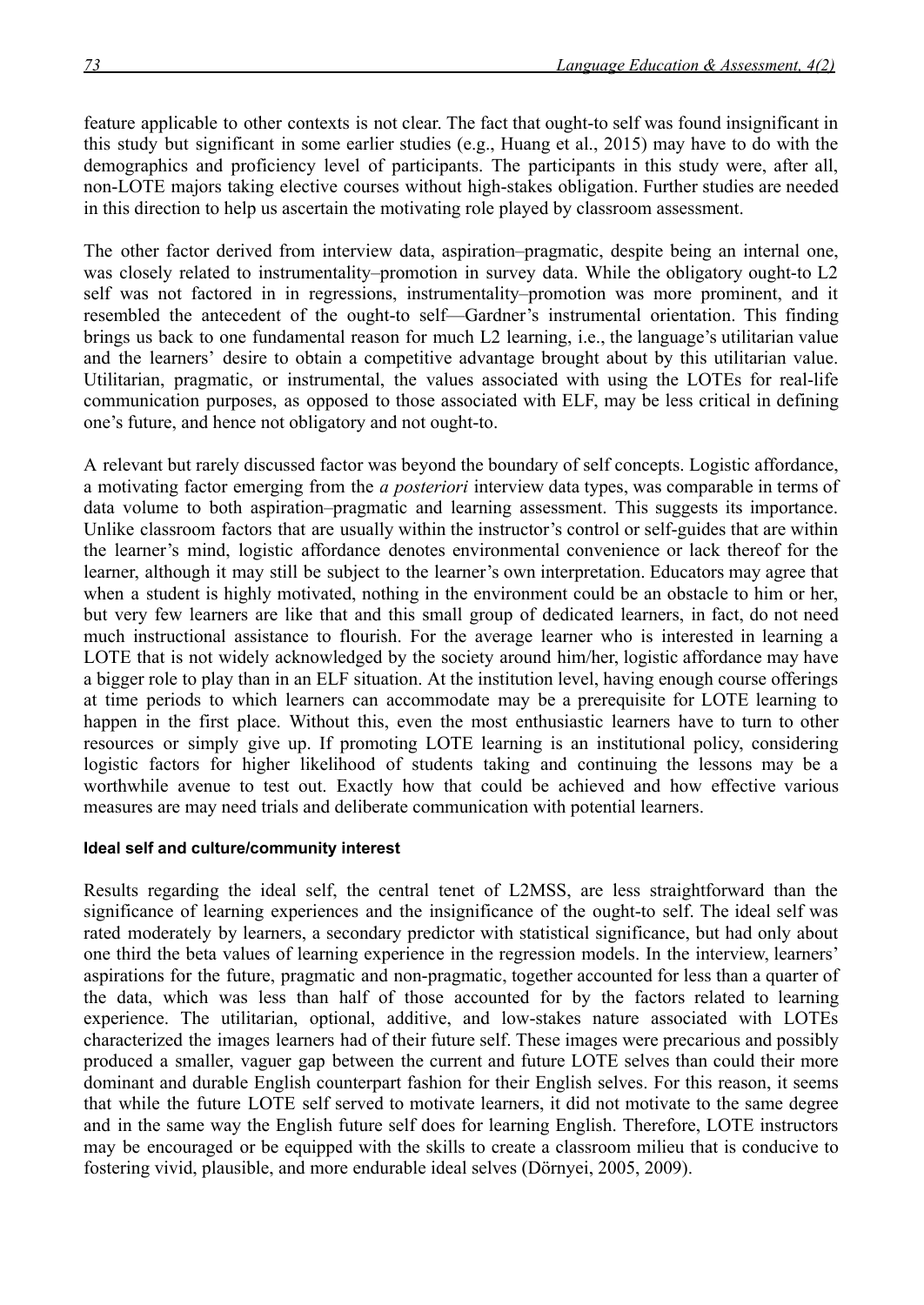The future self depicted in many interviews is related to many of the broader life domains of the ideal self previously indicated by Nakamura (2019), in which the learners imagined future possibilities with some, if not minimal, LOTE proficiency to travel, volunteer, and live abroad. Most of these images were not tied to apparent materialistic values. This is different from the English ideal self for most learners of English in which one speaks with native-like proficiency and outperforms others in the job market to achieve the kind of success generally accepted by social standards. These contrasting LOTE future images not following a linear life path seem to be in line with the characteristics of today's 'slash generation'. This probably offers an explanation for the discrepancies found in previous LOTE studies about the construct's significance (as discussed in the literature review section) as well as the unclear middle-ground picture painted in the current study regarding the ideal self.

Also expressed in the aspiration–non-pragmatic value category of interview data was a pure interest for no particular reason, that is, learning for learning's sake. Such intrinsic interest has long been considered the strongest form of motivation. It may have been less conspicuous in ELF because most learners nowadays start learning English before they even have a chance to think about whether or why they do it. However, LOTEs are a different story. If cultivating motivated learners is the goal, making potential intrinsically motivated learners well informed of learning opportunities, reaching out to them, and maintaining their pure sense of joy in the learning process may be efforts well spent and more cost effective than targeting indistinguishably to learners in general. More studies on this particular learner group may reveal interesting unknowns to the field.

Similar to the ideal self, culture/community interest was a perplexing variable when data was triangulated. It ranked the highest among all variables in surveys (means: 4.32-4.54), was comparable to the ideal self in predicting effort, but accounted for only 4% of the interview data. One possible explanation for this somewhat counterintuitive finding may have to do with how the concept of culture was represented differently in survey and in interview. The three items of "culture/community interest" in the survey referred to cultural objects, traveling, and the LOTE speaker community. These concepts also existed in interview data, but probably because they were often more strongly associated with and overshadowed by classroom factors of the teachers (who were often native speakers and introduced the culture on a regular basis) and the learning materials (which dealt with cultural objects and introduced travel information), they did not resurface as a robust beyond-classroom factor. While some scholars suggest reviving integrativeness (Al-Hoorie, 2017; Oakes & Howard, 2018) in theories of LOTE motivation, the intricate role of culture/community interest and whether and how it could be separated from other classroom factors in explaining LOTE learning warrants more study.

#### **Stability of motivation over the course of learning**

Findings from this study were similar to those of Gardner et al. (2004) in that motivation was maintained from semester to semester and between first- and second-year learners. It should be noted that these learners were not involved in major institutional culture exchange activities during the course of their LOTE studies. However, the second-year learner population regularly decreased to about 15% of the number in the first year. It could be speculated that those who stayed in the second year did not lose motivation. Although implying a causal relationship should be dealt with cautiously, the very high rating of learning experience over time coupled with its predictive power for motivated effort could suggest that the positive learning experience helped sustain these learners' motivation. In previous studies where a decrease of motivation was detected, reasons were often associated with classroom learning such as difficulty of content (Busse, 2013), lack of achievement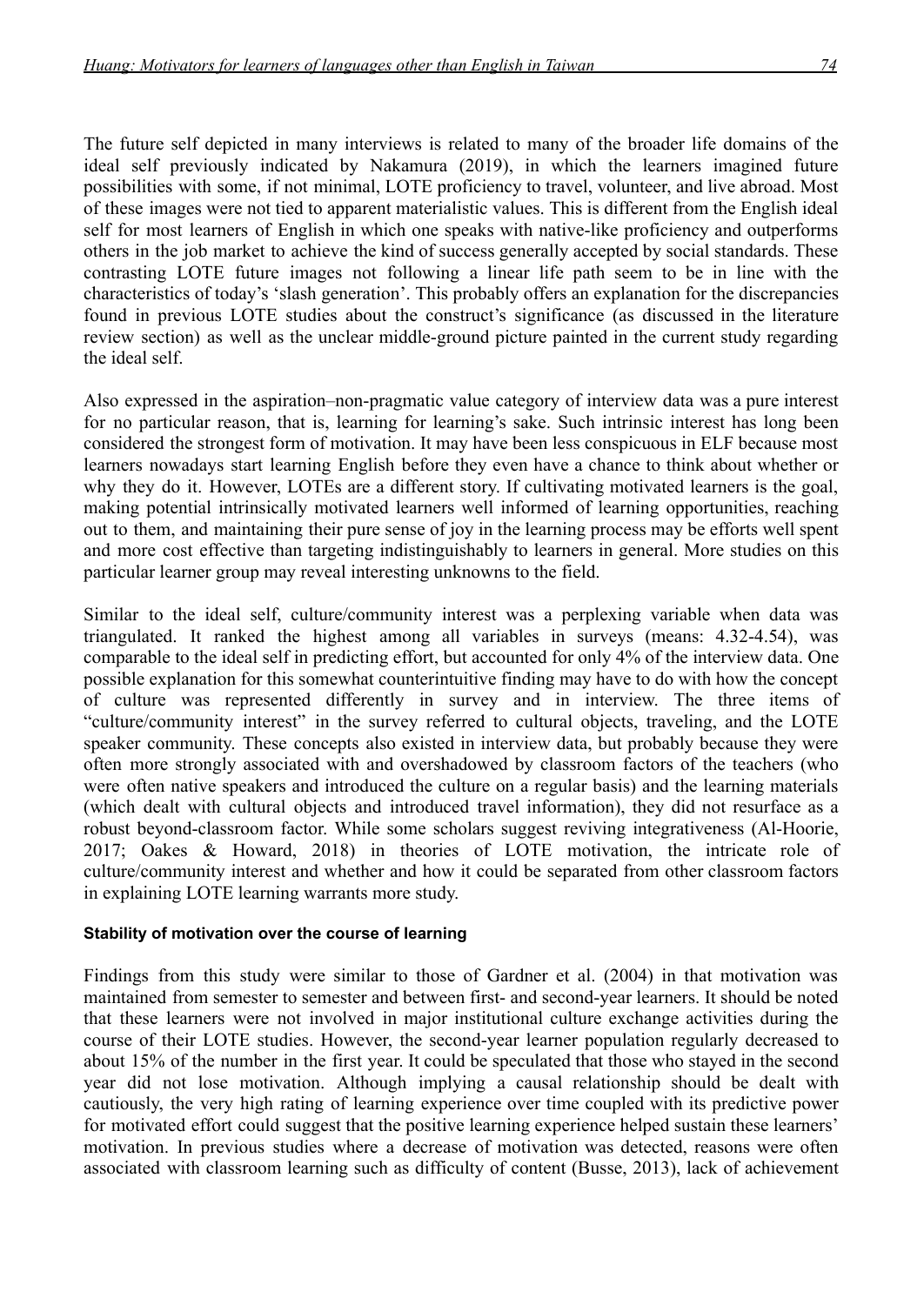(Gardner *et al.*, 2004), and peer influence (Kozaki & Ross, 2011). In the current study, the data suggested that remaining learners were generally positive about their teachers, peers, course materials, and learning tasks.

To conclude, the role of the ideal self and culture/community interest in LOTE motivation seem not to be as clear as the significance of learning experience and the insignificance of the ought-to self. Rather than resorting back to integrativeness, we may need a fresh lens through which to observe the ideal self that seems to be qualitatively different from the ideal self commonly associated with English.

#### **Limitations and Conclusion**

The current study has the following limitations. First, the instruments used were self-reports in surveys and interviews and did not include more objective observations of learner actions or measurements of performance outcome. Another limitation lies in the attempt to examine L2MSS as a whole. At the same time when comprehensibility and comparability of parts of the theory was covered, the specifics of each construct and more in-depth analysis may have been sacrificed. Thirdly, the eight LOTEs were not separated in data analysis and the specificity of languages was not addressed.

Significance of the study lies in the following aspects. Empirically, the targeted population are non-major college learners who chose to learn LOTEs in an instructional setting; this added to the spectrum of LOTE learner types in existing literature. Methodologically, the study combined quantitative and qualitative data so they complemented each other and allowed a more thorough examination of L2MSS as a whole. Theoretically, unlike many recent studies that zoom in on details or consider expansions of particular motivational constructs, this study scrutinized and compared all major L2MSS parts to allow a holistic picture of LOTE motivation to emerge.

In conclusion, the three major components of L2MSS explained LOTE motivation to various degrees. Learning experience was most critical and involved multiple dimensions. Ought-to L2 self was a problematic construct and failed to motivate. Ideal self, falling between the two, was featured with alternative possibilities that are less pragmatic. Although participants in this study may not be typical, they represent many of today's LOTE learners. Their interest in language, culture, and broader possibilities in life was nourished by the elective LOTE courses offered to them. Whether such opportunities make a difference in these learners' future and whether educational investment in LOTEs is justified and should be advocated are yet to be discovered. If the answers are positive, formal LOTE courses seem a promising avenue in today's ever restrictive and hostile geopolitical climate.

#### **References**

- Al-Hoorie, A. H. (2017). Sixty years of language motivation research: Looking back and looking forward. *Sage Open,* 1–17.
- Al-Hoorie, A. H. (2018). The L2 motivational self system: A meta-analysis. *Studies in Second Language Learning and Teaching, 8,* 721–754.<https://doi.org/10.14746/ssllt.2018.8.4.2>
- Boo, Z., Dörnyei, Z., & Ryan, S. (2015). L2 motivation research 2005-2014: Understanding a publication surge and a changing landscape. *System, 55,* 145–157.
- Busse, V. (2013). An exploration of motivation and self-beliefs of first year students of German. *System, 41,* 379–398.
- Busse, V., & Walter, C. (2013). Foreign language learning motivation in higher education: A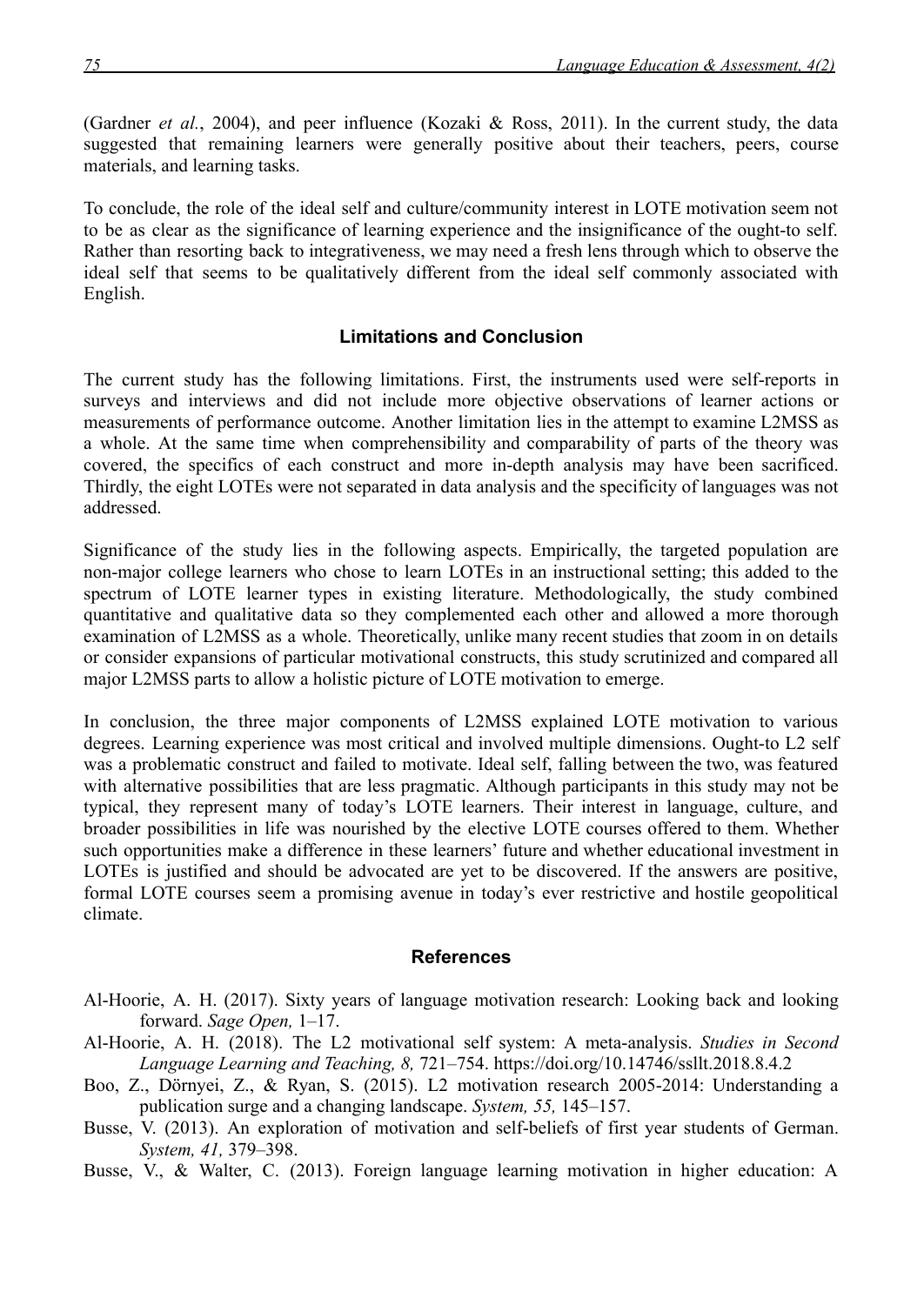longitudinal study of motivational changes and their causes. *The Modern Language Journal, 97*(2), 435–456.

- Chen, J. F., Warden, C. A., & Chang, H.-T. (2005). Motivators that do not motivate: The case of Chinese EFL learners and the influence of culture on motivation. *TESOL Quarterly, 39*(4), 609–633.
- Csizér, K., & Dörnyei, Z. (2005a). The internal structure of language learning motivation and its relationship with language choice and learning effort. *The Modern Language Journal, 89*(1), 19–36.
- Csizér, K., & Dörnyei, Z. (2005b). Language learners' motivational profiles and their motivated learning behavior. *Language Learning, 55*(4), 613–659.
- Csizér, K., & Kormos, J. (2009). Learning experiences, selves and motivated learning behavior: A comparative analysis of structural models for Hungarian secondary and university learners of English. In Z. Dörnyei & E. Ushioda (Eds.), *Motivation, language identity and the L2 self* (pp. 66–97). Bristol, UK: Multilingual Matters.
- Csizér, K., Kormos, J., & Sarkadi, A. (2010). The dynamics of language learning attitudes and motivation: Lessons from an interview study of dyslexic language learners. *The Modern Language Journal, 94*(3), 470–487.
- Csizér, K., & Lukács, G. (2010). The comparative analysis of motivation, attitudes and selves: The case of English and German in Hungary. *System, 38,* 1–13.
- Dörnyei, Z. (2005). *The psychology of the language learner: Individual differences in second language acquisition.* Mahwah, NJ: Lawrence Erlbum.
- Dörnyei, Z. (2009). The L2 motivational self system. In Z. Dörnyei & E. Ushioda (Eds.), *Motivation, language identity and the L2 self* (pp. 9–42), Bristol, UK: Multilingual Matters.
- Dörnyei, Z. (2019). Towards a better understanding of the L2 Learning Experience, the Cinderella of the L2 Motivational Self System. *Studies in Second Language Learning and Teaching, 9*(1),  $19-30.$
- Dörnyei, Z., & Al-Hoorie, A. H. (2017). The motivational foundation of learning languages other than global English: Theoretical issues and research directions. *The Modern Language Journal, 101*(3), 455–468.
- Dörnyei, Z., & Chan, L. (2013). Motivation and vision: An analysis of future L2 self images, sensory styles, and imagery capacity across two target languages. *Language Learning, 63*(3), 437–462.
- Dörnyei, Z., & Clement, R. (2001). Motivational characteristics of learning different target languages: Results of a nationwide survey. In Z. Dörnyei & R. Schmidt (Eds.), *Motivation and second language acquisition* (pp. 399–432), Honolulu: University of Hawai'i, Second Language Teaching and Curriculum Center.
- Dörnyei, Z., & Csizér, K. (2002). Some dynamics of language attitude and motivation: Results of a longitudinal nationwide survey. *Applied Linguistics, 23*(4), 421–462.
- Dörnyei Z., & E. Ushioda. (Eds.) (2009). *Motivation, language identity and the L2 self* (pp. 120–143). Bristol, UK: Multilingual Matters.
- Gao, X., & Zheng, Y. (2019). Multilingualism and higher education in Greater China. *Journal of Multilingual and Multicultural Development, 40*(7), 555–561.
- Gardner, R. C. (1985). *Social psychology and second language learning.* London: Arnold.
- Gardner, R. C., & MacIntyre, P. D. (1991). An instrumental motivation in language study: Who says it isn't effective? *Studies in Second Language Acquisition, 13,* 57–72.
- Gardner, R. C., Masgoret, A.-M., Tennant, J., & Mihic, L. (2004). Integrative motivation: changes during a year-long intermediate-level language course. *Language Learning, 54*(1), 1–34.
- Gearing, N., & Roger, P. (2019). Where's the vision? Rescuing integrativeness to understand the language learning motivation of English-speaking EFL instructors living in South Korea. *System, 82,* 122–131.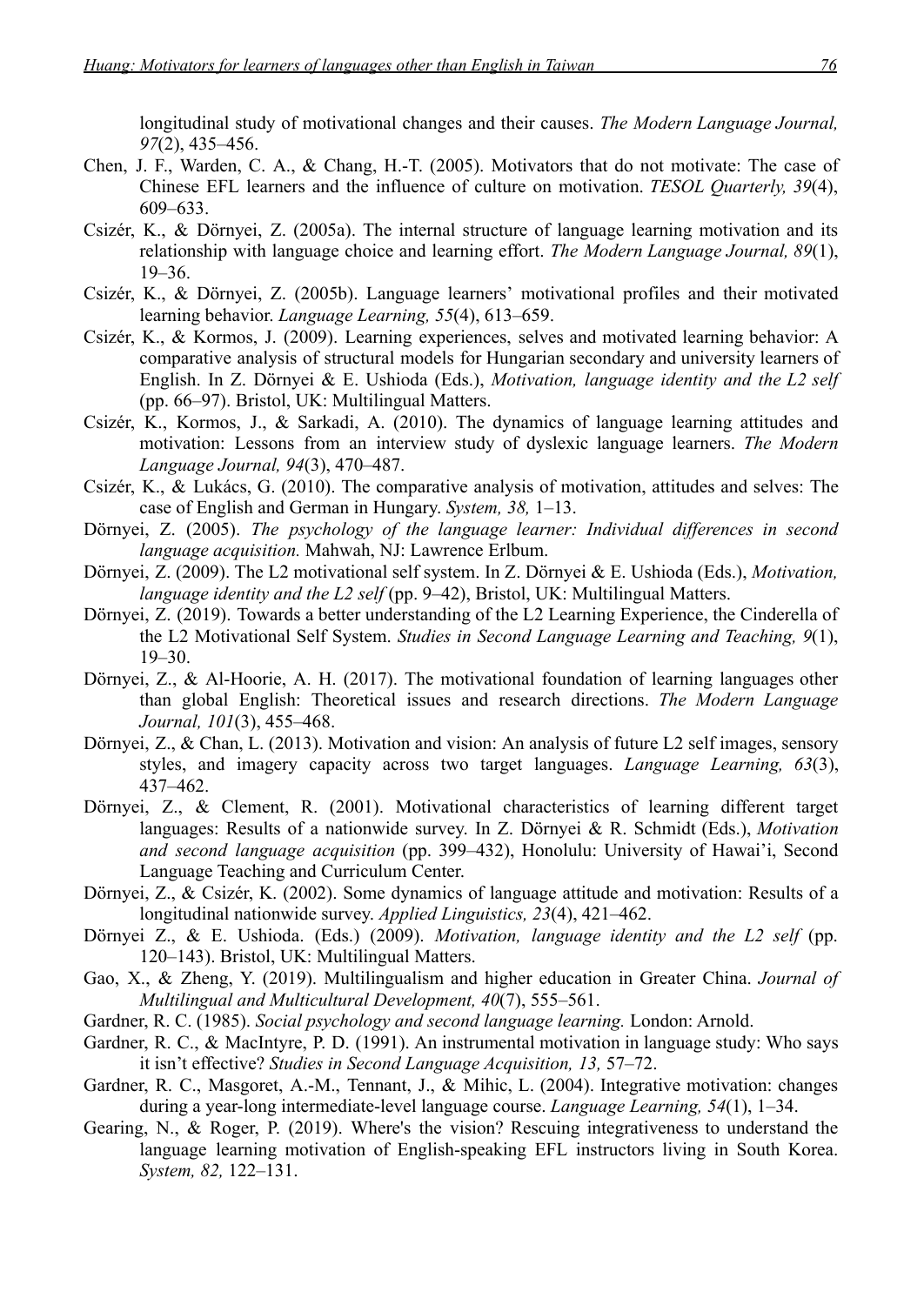- Henry, A., & Apelgren, B. M. (2008). Young learners and multilingualism: A study of learner attitudes before and after the introduction of a second foreign language to the curriculum. *System, 36,* 607–623.
- Henry, A., & Cliffordson, C. (2017). The impact of out-of-school factors on motivation to learn English: Self-discrepancies, beliefs, and experiences of self-authenticity. Applied Linguistics, 38(5), 713–736.
- Henry, A., & Thorsen, C. (2018). Teacher–student relationships and L2 motivation. *The Modern Language Journal, 102* (1), 218–241.
- Henry, A., & Thorsen, C. (2018). Teacher-student relationships and L2 motivation. *The Modern Language Journal, 102*(1), 218–241.
- Hernández, T. (2006). Integrative motivation as a predictor of success in the intermediate foreign language classroom. *Foreign Language Annals, 39*(4), 605–617.
- Huang, H.-T. (2017). Private English tutoring and adolescents' motivation to learn English as a foreign language: A self system perspective. *Taiwan Journal of TESOL, 14*(1), 1–36.
- Huang, S.-C. (2019). Learning experience reigns—Taiwanese learners' motivation in learning eight additional languages as compared to English. *Journal of Multilingual and Multicultural Development, 40*(7), 576–589.
- Huang, H.-T., & Chen, I. L. (2017). L2 selves in motivation to learn English as a foreign language: The case of Taiwanese adolescents. In M. Apple, D. da Silva, and T. Fellner (Eds.), *L2 selves and motivations in Asian contexts* (pp. 51–69). Bristol, UK: Multilingual Matters.
- Huang, H.-T., Hsu, C. C., & Chen, S. W. (2015). Identification with social role obligations, possible selves, and L2 motivation in foreign language learning. *System, 51,* 28–38.
- Kondo-Brown, K. (2013). Changes in affective profiles of postsecondary students in lower-level foreign language classes. *Foreign Language Annals, 46*(1), 122–136.
- Kong, J. H., Han, J. E., Kim, S., Park, H., Kim, Y. S., & Park, H. (2018). L2 Motivational Self System, international posture and competitiveness of Korean CTL and LCTL college learners: A structural equation modeling approach. *System, 72,* 178–189.
- Kormos, J., & Csizér, K. (2008). Age-related differences in the motivation of learning English as a foreign language: Attitudes, selves, and motivated learning behavior. *Language Learning, 58*(2), 327–355.
- Kozaki, Y., & Ross, S. J. (2011). Contextual dynamics in foreign language learning motivation. *Language Learning, 61*(4), 1328–1354.
- Lamb, M. (2012). A self system perspective on young adolescents' motivation to learn English in urban and rural settings. *Language Learning, 62,* 997–1023.
- Lamb, M. (2017). The motivational dimension of language teaching. *Language Teaching, 50*(3), 301–346.
- Mendoza, A. & Phung, H. (2018). Motivation to learn languages other than English: A critical research synthesis. *Foreign Language Annals, 52,* 121–140.
- Nakamura, T. (2019). Understanding motivation for learning languages other than English: Life domains of L2 self. *System, 82,* 111–121.
- Oakes, L., & Howard, M. (2019). Learning French as a foreign language in a globalised world: an empirical critique of the L2 Motivational Self System. *International Journal of Bilingual Education and Bilingualism,* 1–17.
- Samimy, K. K., & Tabuse, M. (1992). Affective variables and a less commonly taught language: A study in beginning Japanese classes. *Language Learning, 42*(3), 377–398.
- Strauss, A., & Corbin, J. M. (1997). *Grounded theory in practice.* Sage.
- Thompson, A. S. (2017). Don't tell me what to do! The anti-ought-to self and language learning motivation. *System, 67,* 38–49.
- Ueno, J. (2005). An analysis of learner motivation of less commonly taught languages. *Journal of the National Council of Less Commonly Taught Language, 2*, 45–72.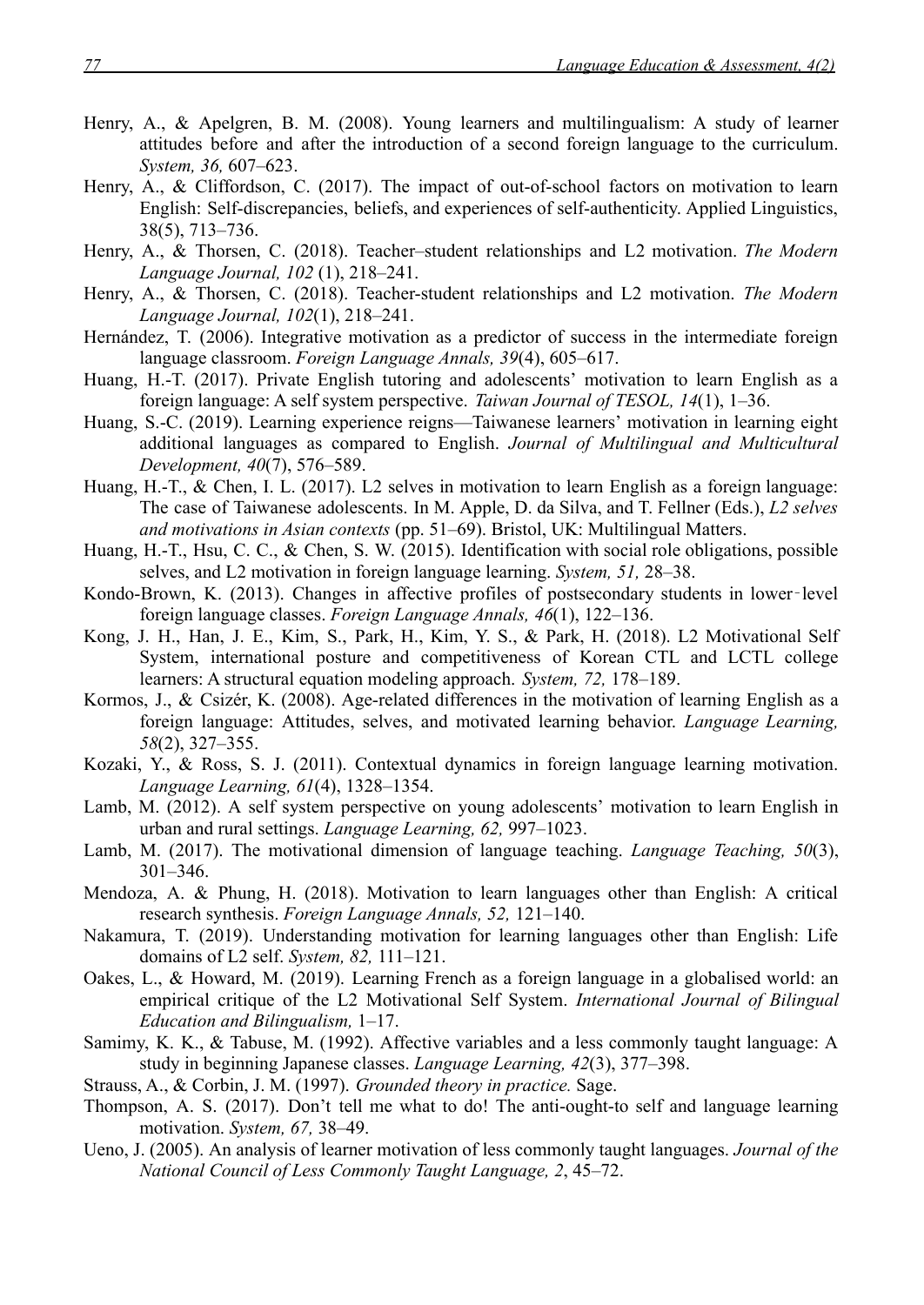- Unemori, P., Omoregie, H., & Markus, H. (2004). Self-portraits: Possible selves in European-American, Chilean, Japanese and Japanese-American cultural contexts. *Self and Identity, 3*(4), 321–338.
- Ushioda, E. (2017). The impact of global English on motivation to learn other languages: Toward an ideal multilingual self. *The Modern Language Journal, 111*(3), 469–482.
- Ushioda, E., & Dörnyei, Z. (2017). Beyond global English: Motivation to learn languages in a multicultural world: Introduction to the special issue. *The Modern Language Journal, 101*(3), 451–454.
- Warden, C. A. & Lin, H. J. (2000). Existence of integrative motivation in an Asian EFL setting. *Foreign Language Annals, 33*(5), 535–545.
- Yaghoubinejad, H., Zarrinabadi, N., & Ketabi, S. (2017). Fluctuations in foreign language motivation: An investigation into Iranian learners' motivational change over time. *Current Psychology, 36,* 781–729.

## **Appendix A**

## **LOTE Motivation Questionnaire Items**

LOTE was replaced by the language individual learners were studying, for example, Japanese.

**Ideal Self** (4 items; Alpha =  $.83, .85$ )

- I can imagine myself using LOTE for communicating with people.
- I can imagine myself using LOTE effectively for listening, speaking, reading, and writing.
- When I think of my future career, I can imagine myself using LOTE.
- I can imagine myself using LOTE I am learning in future activities I engage in.

**Ought-to Self** (3 items; Alpha =  $.65, .70$ )

- Learning LOTE is something I should do.
- I should be able to use LOTE effectively for listening, speaking, reading, and writing.
- Learning LOTE is important to me in order to gain the approval of my peers/teachers/family.

## **Learning Experiences** (5 items; Alpha = .95, .93)

- I like the atmosphere of my LOTE classes.
- I find learning LOTE very interesting.
- I always look forward to LOTE classes.
- I really enjoy learning LOTE this semester.
- I would like to have more LOTE lessons.

**Instrumentality-Promotion** (3 items; Alpha =  $.76, .75$ )

- Learning LOTE can be important to me because I think it will someday be useful in making money or getting a good job.
- Learning LOTE is important to me because I need it for further studies.
- Learning LOTE is important to me in order to achieve a special goal (e.g. to get a degree or scholarship).

**Instrumentality-Prevention** (3 items; Alpha =  $.85, .84$ )

- If my LOTE ability is poor, I may be viewed negatively by others.
- Learning LOTE is necessary for me because I don't want to get a poor score in proficiency tests.
- Learning LOTE is important to me because I would feel ashamed if I got bad grades.

**Culture/community Interest** (3 items; Alpha = .76, .67)

I like the LOTE-related songs, magazines, newspapers, or books, etc. that tell me more about its culture.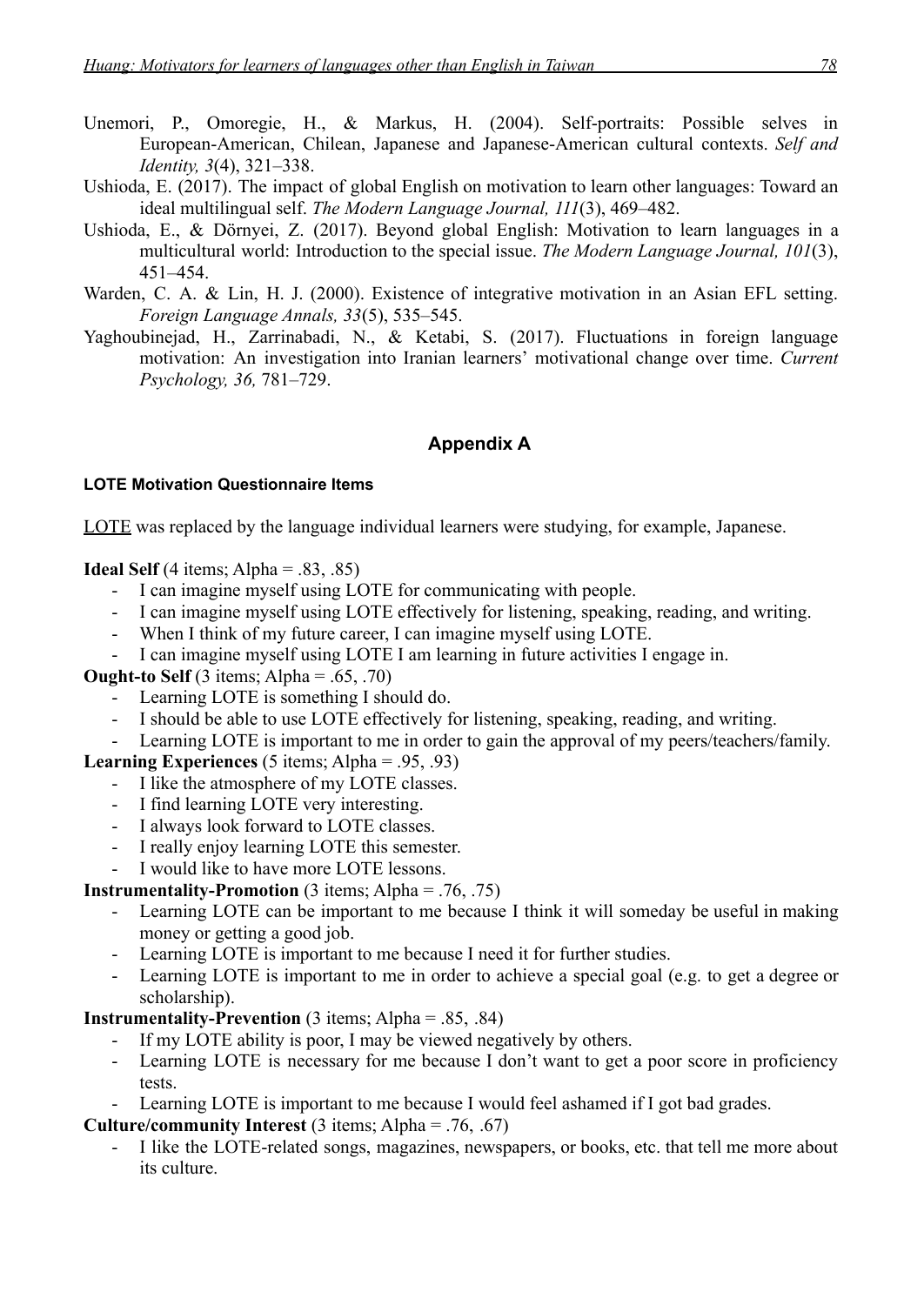- I want to travel to LOTE-speaking countries.
- I want to make friends with LOTE speakers.

**Intended Learning Effort** (6 items; Alpha = .87, .83)

- If a LOTE course is offered in the future, I would like to take it.
- I am working hard at learning LOTE.
- Compared with other subjects, I am more willing to spend time studying LOTE.
- Compared with my classmates, I think I study LOTE relatively hard.
- Even if I am not required, I am willing to learn LOTE.
- When I have a problem about LOTE, I immediately ask for help.

## **Appendix B**

#### **Interview Guide**

- 1. What motivated you to learn the languages?
- 2. How do you spend your time learning the languages? Please provide examples.
- 3. How do you usually feel when you learn the languages? Please give in-class and after-class learning examples respectively.
- 4. What do you consider as the most important factors in learning the languages? Why?
- 5. What do you consider as the most difficult challenges? Why?
- 6. What are your short-term (within two years) and long-term (five years and beyond) goals for the languages you study? Why?
- 7. What do you know and think about the native speakers of these languages and their communities?
- 8. What kind of person do you think you will become? What roles do the languages you are learning play in your future?

## **Appendix C**

## **Three examples of complete thoughts/incidents and codes assigned**

- (1) Q: Other than that, anything else that prompted you to learn Indonesian?
	- A: I guess it's the population. There are 300 million speakers
	- Q: Yes…
	- A: I think that's no fewer than Chinese or English, so I just took it. It may be good for my future.

Excerpt (1) from interviewee #9 was classified as aspiration–pragmatic having a positive influence.

- (2) A: Frankly speaking, I think for the whole semester I was not very motivated. Every time I came to the classroom (I was like) a blank sheet…
	- Q: Why?
	- A: Others all seemed to have previewed and reviewed everything, and I was like not having done anything.
	- Q: Why?
	- A: I had no time. I was too busy. Even when I got up very early to study, I just couldn't finish the review.

Excerpt (2) from interviewee #18, a Japanese learner, was classified as logistic affordance (lack of) having a negative influence.